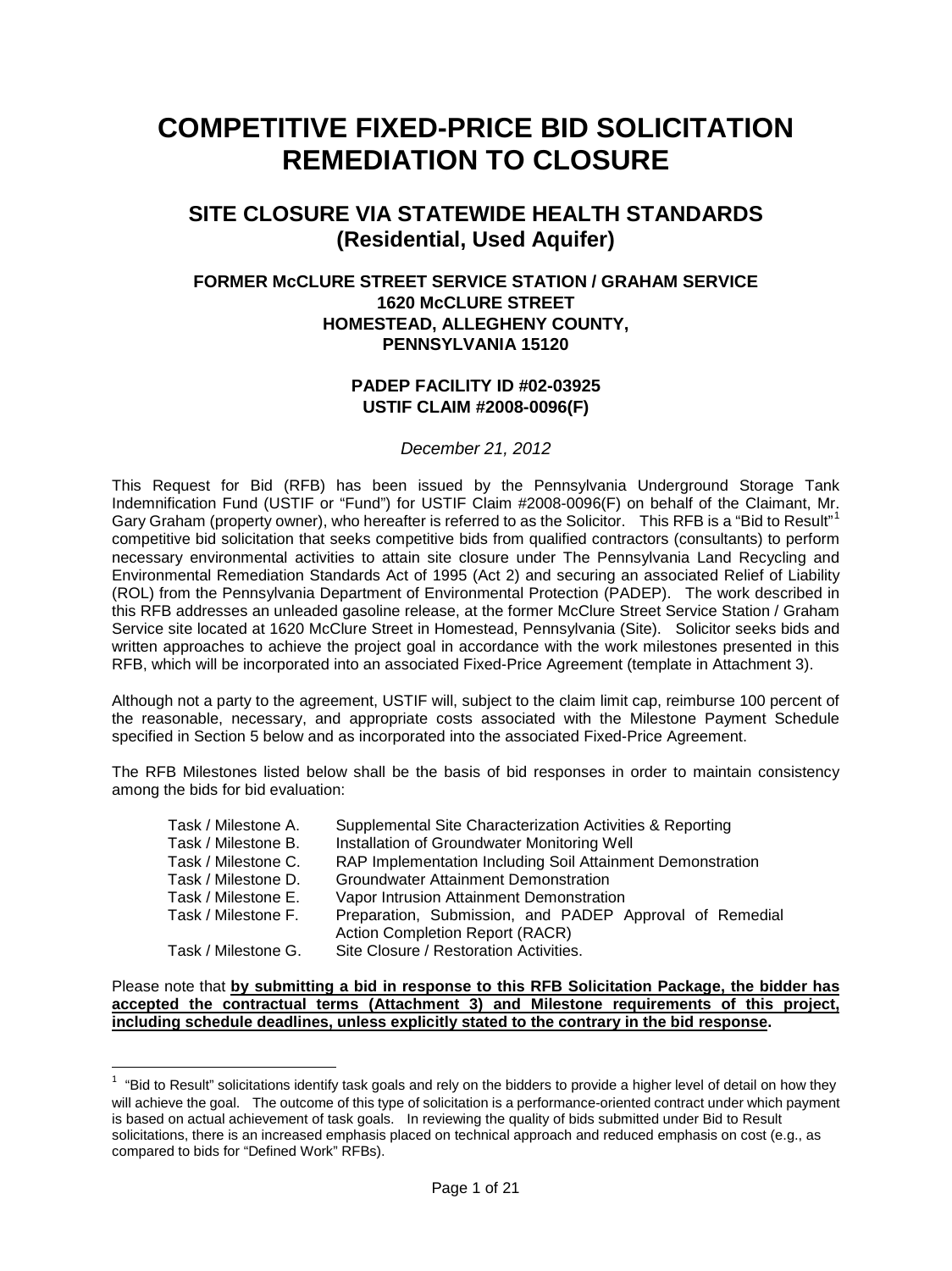To be considered for selection, **one hard copy of the signed bid package and one electronic copy (one PDF file on a compact disk (CD) included with the hard copy) must be provided directly to the Fund's third party administrator, ICF International (ICF), to the attention of Deb Cassel, Contracts Administrator.** Bid responses will only be accepted from those firms who attended the mandatory pre-bid site meeting. **The ground address for overnight/next-day deliveries is ICF International, 4000 Vine Street, Middletown, PA 17057, Attention: Deb Cassel. The outside of the shipping package containing the bid response must be clearly marked and labeled with "Bid – Claim #2008-0096(F)".** Please note that the use of U.S. Mail, FedEx, UPS, or other delivery method does not guarantee delivery to this address by the due date and time listed below for submission. Firms mailing bid responses should allow adequate delivery time to ensure timely receipt of their bid package.

**The bid response must be received by 3:00 PM, on Monday, February 4, 2013.** Bids will be opened immediately after the 3:00 PM deadline on the due date. Any bid packages received after this due date and time will be time-stamped and returned. If, due to inclement weather, natural disaster, or any other cause, the Fund's third party administrator, ICF's office is closed on the bid response due date, the deadline for submission will automatically be extended to the next business day on which the office is open. The Fund's third party administrator, ICF, may notify all firms who attended the mandatory site meeting of an extended due date. The hour for submission of bid responses shall remain the same. Submitted bid responses are subject to Pennsylvania Right-to-Know Law.

Each bid response will be considered individually and consistent with the evaluation process described in the USTIF Competitive Bidding Fact Sheet, which can be downloaded from the PAUSTIF web site (see www.insurance.pa.gov). While the Technical Contact will assist ICF, USTIF, and the Solicitor in evaluating the bid responses, the Solicitor will select his consultant from those bid responses deemed acceptable to USTIF as reasonable, necessary, and appropriate. The Technical Contact will assist the Solicitor in communicating its choice of the successful bidder, which is anticipated to occur within six (6) weeks after receiving the bid responses.

| <b>ICF International</b>                                                                                     | <b>Solicitor</b>                                                           | <b>Technical Contact</b>                                                                                                 |
|--------------------------------------------------------------------------------------------------------------|----------------------------------------------------------------------------|--------------------------------------------------------------------------------------------------------------------------|
| Mr. Jerry Hawk<br>Claim Investigator<br><b>ICF</b> International<br>4000 Vine Street<br>Middletown, PA 17057 | Mr. Gary Graham<br>131 East 17 <sup>th</sup> Avenue<br>Homestead, PA 15120 | Mr. Joseph Ozog, Jr., P.G.<br>Excalibur Group, LLC<br>91 Park Avenue<br>Windber, PA 15963<br>joeozog@excaliburgrpllc.com |

# 1. **ICF, SOLICITOR, AND TECHNICAL CONTACT INFORMATION**

Please note that **the Technical Contact is the single point of contact regarding this RFB**. Questions regarding this RFB and the associated site conditions must only be directed in **writing** to the **Technical Contact, not to the Solicitor or USTIF.** Bidder questions must be received no later than seven (7) calendar days prior to the due date for the bid response. Bidders shall not contact nor discuss this RFB with the Solicitor, USTIF, ICF, or the PADEP unless approved by the Technical Contact. However, this RFB may be discussed with subcontractors and vendors to the extent required for preparing the bid response. If a bidder has specific questions it wishes to discuss with the PADEP, such questions shall be submitted only to the Technical Contact, who will forward the questions to the PADEP. The PADEP may choose not to reply to any questions it receives, or may not reply in time for its response to be beneficial.

Please note that unless a bidder is able to demonstrate its question is proprietary in nature, all questions and responses exchanged before, during, and after the mandatory pre-bid site meeting will be provided to all bidders on a non-attributable basis. A bidder must specify any question(s) it regards as proprietary at the time it submits these questions to the Technical Contact. If said question(s) is (are) determined to be non-proprietary by the Solicitor and the Technical Contact, the bidder will be given the option of withdrawing its question(s) before it is answered and a response distributed.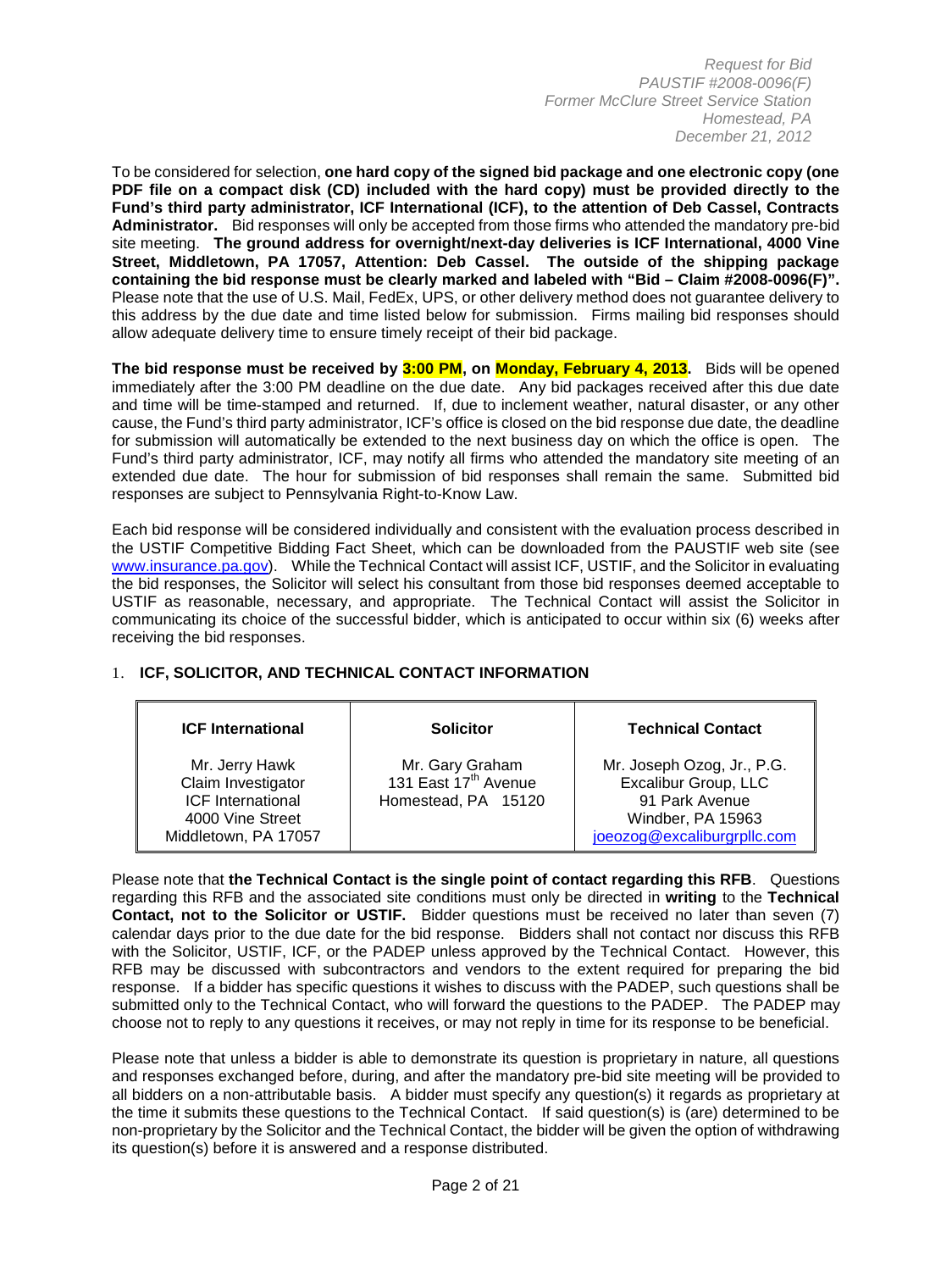# 2. **RFB ATTACHMENTS**

l

The following attachments have been included with this RFB solicitation to assist with bid preparation.

| Attachment 1a: Figures 1 and 2                                                                                       |
|----------------------------------------------------------------------------------------------------------------------|
| Attachment 1b: Quarterly Groundwater Sampling Reports, 1 <sup>st</sup> & 2 <sup>nd</sup> Quarters, dated July 2012   |
| Attachment 1c: Site Characterization Report, dated June 2012 & PADEP Approval of SCR & RAP,<br>dated October 3, 2012 |
| Attachment 1d: Remedial Action Plan, dated June 2012                                                                 |
| Attachment 1e: Groundwater Summary Report, dated June 6, 2011                                                        |
| Attachment 1f: Initial Site Condition Summary Report, dated March 8, 2011                                            |
| Attachment 1g: UST Closure Report, dated August 6, 2008                                                              |
| Attachment 1h: Storage Tank Release Notification, dated July 7, 2008                                                 |
| Attachment 2: Bid Cost Tabulation Spreadsheet                                                                        |
| Attachment 3: Template/Standard Fixed Price Agreement                                                                |

# 3. **GENERAL SITE BACKGROUND AND DESCRIPTION**

The former McClure Service Station / Grahams Service facility ("subject property" or "Site") is located at 1620 McClure Street within the town of Homestead, Pennsylvania. The Site is currently vacant of any site operations; however, former operations consisted of automotive repair/maintenance and retail gasoline sales which were performed at the site until 1999. The subject property is a  $\sim$ 120 feet by  $\sim$ 70 feet  $(-0.19\text{-}a)$  lot located on the southwest side of McClure Street at the corner of McClure Street and E. 17<sup>th</sup> Avenue in an area that is predominately residential (see Attachment 1a – Figure 1). Below-grade utilities on-site and in the area of the subject property consist of natural gas, water, sanitary, and storm sewer service, but the locations of these utilities are not known with certainty and shall be evaluated by the successful bidder.

The Site historically was used for the storage and dispensing/retail sales of unleaded gasoline, and storage of used motor oil. The unleaded gasoline USTs and associated piping/dispensing systems included one 8,000-gallon (Tank 001) and three 6,000-gallon (Tanks 002, 003, and 004). The used motor oil was temporarily stored in a 300-gallon UST. These five USTs and associated product piping and dispensers were closed via removal in July 2008. Location of the former UST systems is shown in Figure 2 of Attachment 1a.

The release of unleaded gasoline that is subject to this claim was discovered during UST system closures performed in July 2008. Closure activities included the removal of all five USTs, product piping, and associated dispensers for the unleaded gasoline USTs, however, the dispenser island canopy was not removed and still remains in-place. The four unleaded gasoline USTs were located in the same tank pit in the central & southeastern portion of the site, while the used oil UST was located at a separate location in the northwestern portion of the site (see Attachment 1a – Figure 2). A product sheen was observed on groundwater when the unleaded gasoline tanks were removed, and the release causing the sheen was believed to have originated from a "loose steel swing joint" associated with Tank 001.<sup>[2](#page-2-0)</sup> Groundwater in the tank pits was encountered at approximately 10 feet below grade.

All of the material (~125 tons) removed from the excavations was deemed "uncontaminated" and returned to the excavations. Out of the 8 confirmation soil samples, only one sample, which was collected from a

<span id="page-2-0"></span><sup>&</sup>lt;sup>2</sup> UST Closure Report Form, prepared by Precise Tank Modifications, dated August 6, 2008 (Attachment 1g).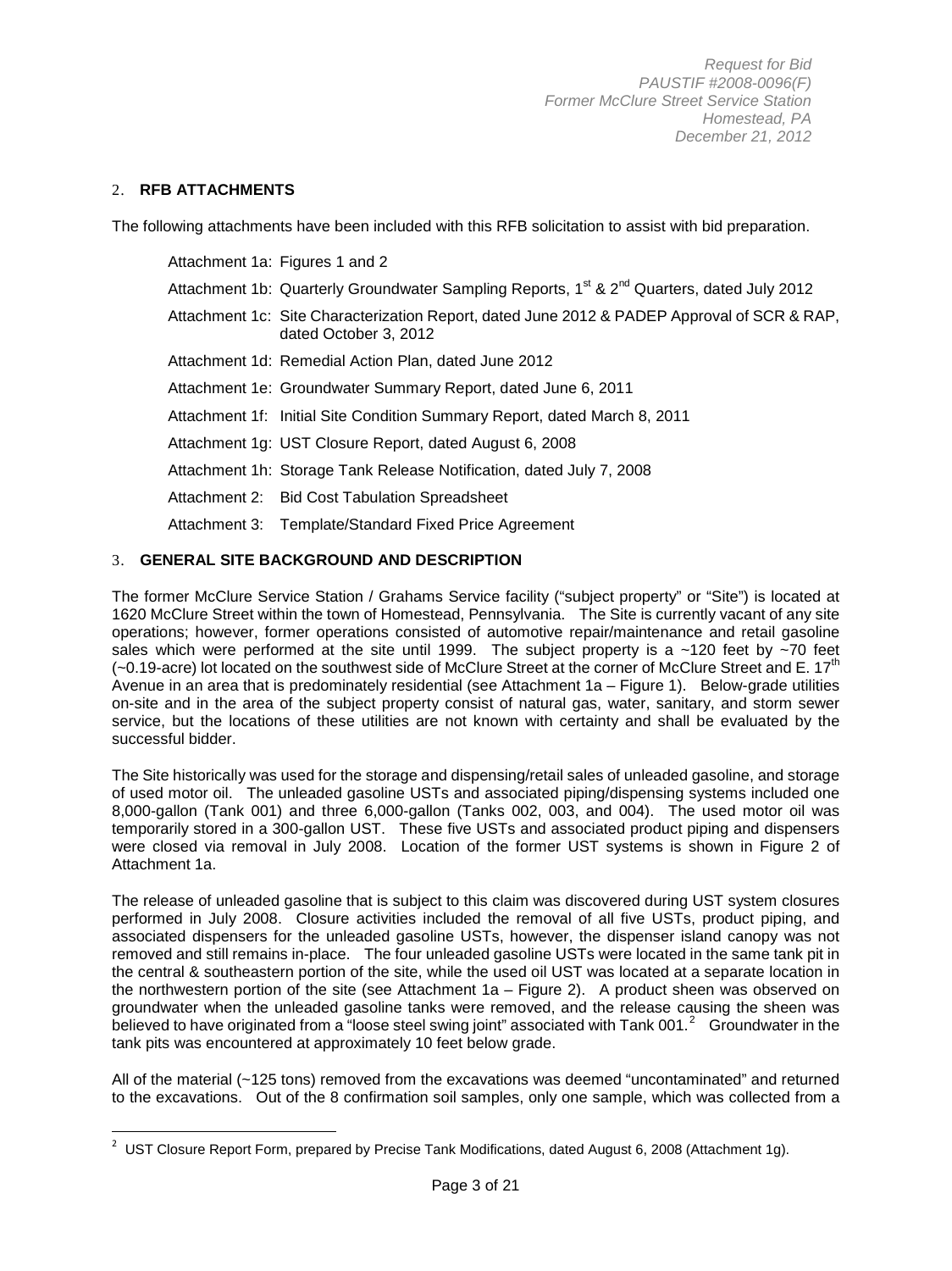location beneath Tank 002 had an exceedence of PADEP Statewide Health Standards (SHS) for 1,3,5-trimethylbenzene (1,3,5-TMB). Grab water samples collected from the unleaded gasoline tank pit had exceedences of SHS for benzene, MTBE, naphthalene, toluene, 1,3,5-TMB, and 1,2,4-trimethlybenzene (1,2,4-TMB).

Site characterization activities following the discovery of the unleaded gasoline release in July 2008 were performed by KU Resources. The site characterization activities were initiated in December 2010 and included the advancement and sampling of 12 soil borings (B-01 through B-06 & MW-01 through MW-06); installation of six groundwater monitoring wells (MW-01 through MW-06); quarterly groundwater monitoring, sampling, and reporting; aquifer slug testing, and installation and sampling of soil vapor monitoring points. Soil boring, monitoring well, and soil vapor sampling locations are provided on Figure 2 in Attachment 1a.

KU Resources evaluated remedial options and has recommended soil excavation / removal as the remedial approach followed by attainment activities. In June 2012, KU Resources provided PADEP with a Site Characterization Report (SCR) and Remedial Action Plan (RAP) presenting the details for implementing the source soil removal remedial approach. Copies of the SCR and RAP are provided in Attachments 1c and 1d, respectively. PADEP subsequently provided approval of the June 2012 SCR & RAP in letter dated October 3, 2012. The closure standards for the site were identified as SHS for both soil and groundwater.

# **Contaminants of Concern (COCs)**

The COC for soils, groundwater, and vapors are the post-March 2008 short list for unleaded gasoline, which consist of benzene, toluene, ethylbenzene, xylenes (BTEX); cumene, naphthalene, 1,2,4-TMB, and 1,3,5-TMB. Only benzene, 1,2,4-TMB, and 1,3,5-TMB were detected at concentrations above SHS in the soil samples collected from the Site. The area of the soil impacts exceeding SHS appears to be limited to the former unleaded gasoline dispenser island area. Concentrations of benzene, MTBE, 1,2,4-TMB, and 1,3,5-TMB have historically exceeded SHS in Site groundwater; however, concentrations of these COC at all of the site wells are currently below SHS. Ethylbenzene, total xylenes, 1,2,4-TMB, and 1,3,5-TMB were detected at concentrations above the Medium Specific Concentration (MSC) for soil gas at only one of the three soil vapor sampling points installed at the Site. The area with the soil vapor exceedences appears to be limited to the former unleaded gasoline dispenser island area which the RAP calls for excavating.

#### **Subsurface Conditions**

The unconsolidated overburden material beneath the asphalt surface (outside the former UST cavities) consists of an anthropogenic fill (e.g. silty clay, clayey sand, gravel, rock fragments, slag, brick, sand) to depths of ~3.5 to 12 feet underlain by a weathered sandstone and red clayey shale. Groundwater is encountered at the soil/weathered rock interface with groundwater levels within all six wells varying between ~6 to 13 feet with a flow that is typically multi-directional due to elevated groundwater levels within the former unleaded gasoline UST field. Outside the former UST field, groundwater flow direction is generally north/northeast.

To the extent there is any discrepancy between the summary of site conditions provided above and the source documents, bidders shall rely on the source document information. Bidders should carefully consider what information, analyses, and interpretations contained in the background documents can be used in developing their scope of work (SOW) for their bid in response to this RFB.

# 4. **PROJECT MILESTONES AND OBJECTIVES**

Bidders should note that this solicitation requests a fixed-price bid for several specific tasks defined in this RFB and for successfully attaining the Solicitor's selected remediation goals for soil and groundwater. Consequently, each bidder is identifying its proposed SOW to "close" the former McClure Street Service Station / Grahams Service site under Chapter 245 conssistent with PADEP Act 2 standards, and obtain an associated release of liability from PADEP. Therefore, because **this is a results-oriented remediation**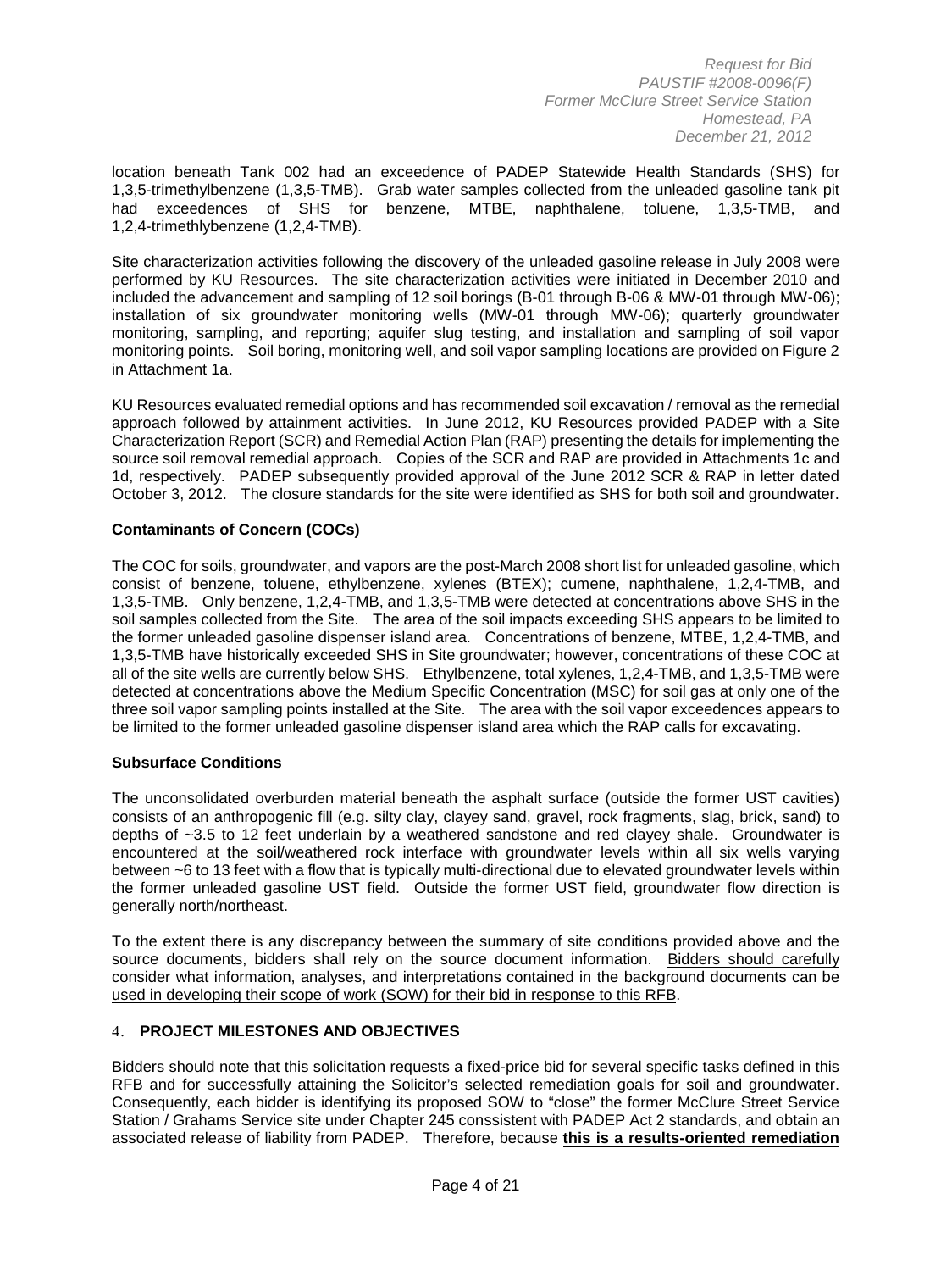**bid solicitation, each bid response must detail the approach and specific methods for achieving the task/milestone objectives. In other words, there is a premium on thoroughly describing the bidder's understanding of the site conditions along with the conceptual site model, and how that model relates to the bidder's proposed approach to attaining the objectives of each task/milestone**. Furthermore, each bid will need to contain a higher level of project-specific details sufficient for the Solicitor and USTIF to accurately assess each bid and differentiate among them. Each bidder should keep in mind that the quality of the technical approach is emphasized with these results-oriented bid solicitations as compared to bids submitted in response to solicitations that define the work scope with greater specificity (often referred to as Defined SOW RFBs).

Conversely, while cost remains a significant factor in the evaluation of guaranteed cost-to-close bids, the emphasis on cost is reduced in comparison to the evaluation of the bid for a "Defined SOW" RFB. At the same time, the Solicitor and USTIF recognize that each bidder may provide a unique path forward at the former McClure Street Service Station / Grahams Service site. Bids, therefore, **must be well reasoned, well organized, and detailed** as they describe how the interested bidder plans to address each of the seven (7) tasks / milestones, and move the Site from its existing conditions (both from a technical prospective and a regulatory prospective) to the conditions required by PADEP to close the Site under Act 2 and provide the Solicitor with an associated release of liability. Each bidder should carefully review the existing Site information provided in the attachments to this RFB and seek out other appropriate sources of information to develop their response to this RFB. Nothing stated or implied within this RFB shall be construed as an endorsement by the Solicitor or by USTIF of a particular remedial technology or remedial solution.

Once the contract is signed, any modification to the selected consultant's SOW for Tasks A through G will require prior written approval by the Solicitor **and USTIF** through its third-party administrator, and may require PADEP pre-approval. Bidders should note that the SOW herein was provided to the PADEP Southwest Regional Office (SWRO) case manager whose input has been incorporated in the RFB Solicitation package.

The selected consultant's approach to completing the SOW shall be in accordance with generally accepted industry standards / practices and all applicable federal, state, and local rules, guidance, directives, and regulations, including (but not limited to) satisfying the requirements of the Storage Tank and Spill Prevention Act (Act 32 of 1989, as amended); Pa. Code, Title 25, Chapter 245; meeting and demonstrating attainment of the standards established under the Land Recycling and Environmental Remediation Standards Act (Act 2 of 1995); Pa. Code, Chapter 250 (Administration of Land Recycling Program); PA Underground Utility Line Protection Law, Act 287 of 1974 as amended by Act 121 of 2008; and PA Engineer, Land Surveyor, and Geologist Registration Law, P.L. 913, No. 367 CL. 63.

The project schedule must also specify no less than two (2) weeks for the Solicitor and USTIF to review and comment on the combined Amended Site Characterization Report / Remedial Action Plan (Amended SCR / RAP) and the RACR (Tasks A and F) before being finalized and submitted to the PADEP for its review and comment. The bids shall also include time to address any PADEP comments received on the Amended SCR / RAP (if either of these documents are necessary) and the RACR.

In addition to the tasks specified below, the selected consultant shall also:

• Complete necessary, reasonable, and appropriate project planning and management activities until the SOW specified in the executed contract has been completed. Such activities would be expected to include client communications/updates, meetings, record keeping, subcontracting, personnel and subcontractor management, quality assurance/quality control, scheduling, and other activities (e.g., utility location, etc.). Project planning and management activities will also include preparing and implementing plans for Health and Safety, Waste Management, Field Sampling/Analysis, and/or other plans that may be required by regulations or that may be necessary and appropriate to complete the SOW. Project management costs shall be included in the fixed-price quoted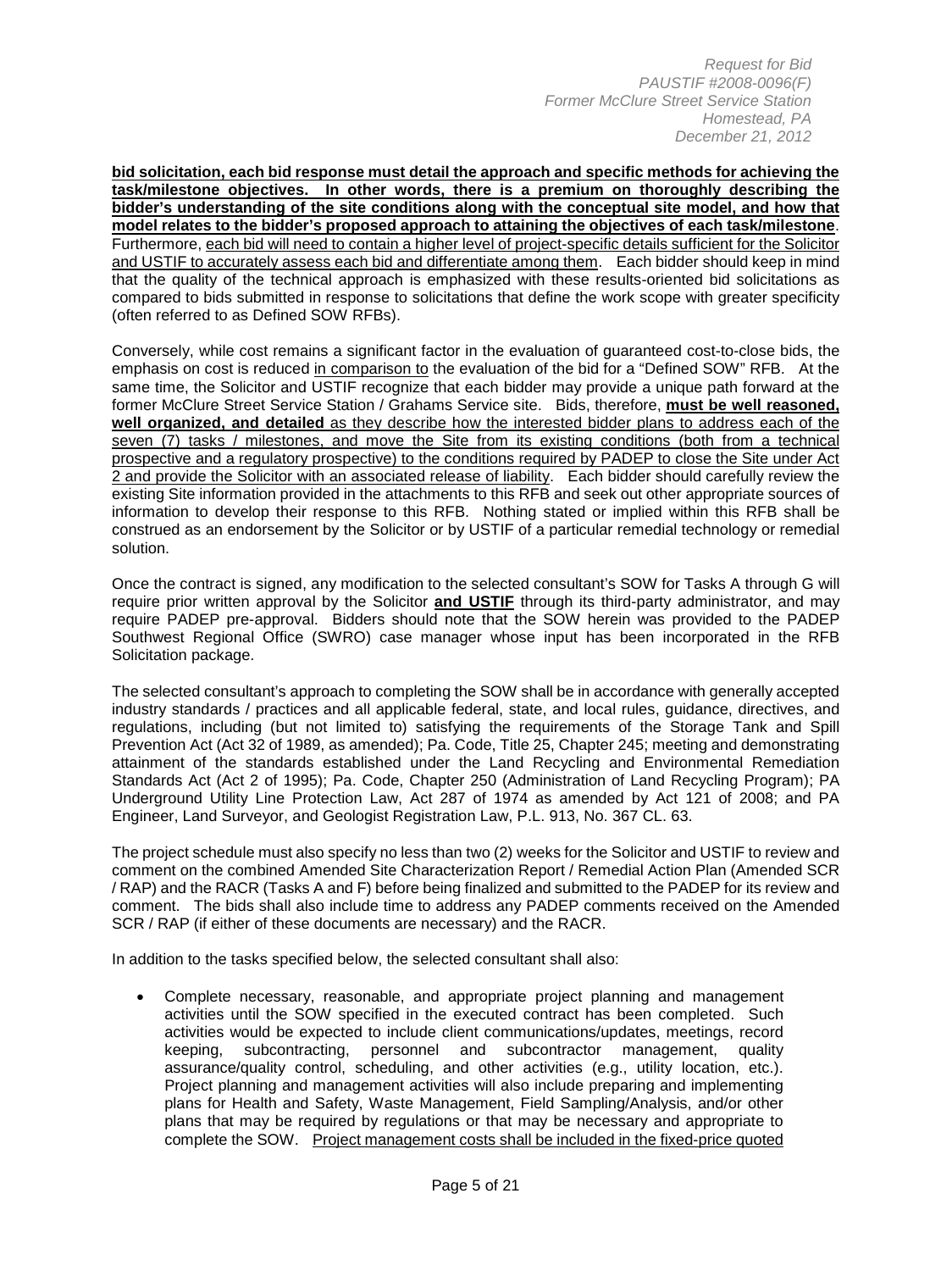for all tasks.

- Be responsible for coordinating, managing and completing the proper management, characterization, handling, treatment, and/or disposal of all investigation derivative wastes (IDW), including soil/rock cuttings, purge water, development water and pumping test water generated during the implementation of this SOW in accordance with standard industry practices and applicable laws, regulations, guidance, and PADEP directives. **All investigation derived wastes shall be handled and disposed of per PADEP's Southwest Regional Office (SWRO) guidance. IDW include personal protective equipment, disposable equipment, soil and drill cuttings and groundwater obtained through monitoring well development and purging, as well as equipment decontamination fluids. IDW must be containerized in DOT-approved drums and staged on-site in a pre-determined location, pending results of laboratory analyses and selection of final disposal method(s). Each container must be labeled to indicate contents, site location and date of generation. IT IS THE SUCCESSFUL BIDDER'S RESPONSIBILITY TO CONFORM WITH CURRENT PADEP SWRO GUIDANCE REQUIREMENTS.** Waste characterization and disposal documentation (e.g., manifests) shall be maintained by the successful bidder. One (1) copy of the waste characterization and disposal documentation shall be provided to PADEP, one (1) copy shall be provided to the Solicitor, and one (1) copy shall be provided to the ICF Representative. Waste disposal costs shall be included in the fixed-price quoted for all work tasks, as appropriate.
- Be responsible for providing the Solicitor and facility operator with adequate advance notice prior to each visit to the property. The purpose of this notification is to coordinate with the Solicitor to ensure that appropriate areas of the property are accessible. Return visits to the site prompted by a failure to make the necessary logistical arrangements in advance will **not** constitute a change in the selected consultant's SOW or total project cost for any task.
- Be responsible for keeping all Site monitoring wells in good condition, with each well properly sealed and locked in-between each monitoring/sampling event. The selected consultant is responsible for repairing any seals or locks that become defective during the period of this Fixed-Price Agreement at its expense. Any request for Fund reimbursement of the reasonable costs to repair or replace a well will be considered on a case-by-case basis.

**Task / Milestone A – Supplemental Site Characterization Activities & Reporting.** Following review of the Site-related documents incorporated into this RFB (i.e., Site-specific documents, posted with this RFB on the USTIF website) and participation in the mandatory pre-bid Site meeting, bidders shall consider proposing providing details on any supplemental site characterization activities it believes are necessary to complete the site closure.

This milestone provides bidders the opportunity to identify which additional site characterization work will be completed in advance of finalizing the remedial approach design and moving ahead with its implementation. Conducting supplemental investigative activities under this milestone is mandatory. PAUSTIF will be reimbursing up to \$10,000 for supplemental site characterization and reporting costs under this milestone. Bidders are to describe what supplemental site characterization will be completed, the rationale for the work and how the derived data will be used. For purposes of bidding, and to ensure consistent cost scoring of bids, each bidder will enter exactly \$10,000 as the bid price for Milestone A in the Bid Cost Tabulation Spreadsheet (Attachment 2). PAUSTIF will only reimburse up to \$10,000 of reasonable and necessary costs for those tasks actually performed. The selected bidder must provide time and material documentation in addition to supporting documentation required (in Exhibit C of the executed Remediation Agreement) to support the requested reimbursement and completion of this milestone.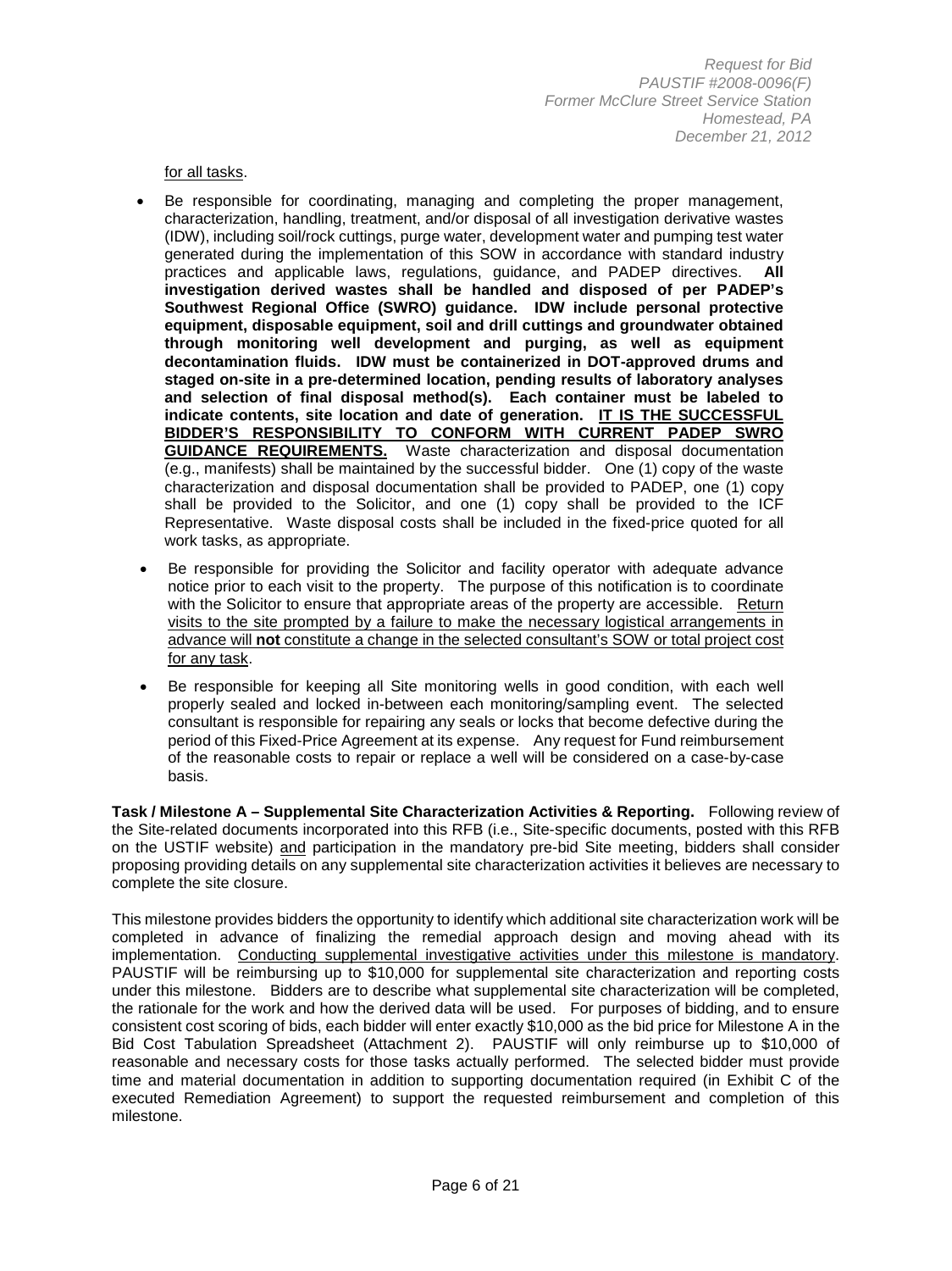The supplemental site characterization activities (and the scope thereof) that may be conducted under this milestone will vary by bid according to each bidder's vision for remediation of the Site (Site Conceptual Model). This task/milestone shall be used by bidders to confirm any elements of the site characterization completed by the previous consultant; address any perceived data gaps in the existing site characterization work; assist in the evaluation and determination of remedial technologies and design, as applicable; and assist with refining the cleanup timeframe estimate and/or other reasons related to validating the bidder's remedial approach and design. The supplemental site characterization work proposed and conducted under this milestone shall be formulated independently by each bidder at their sole discretion.

Work under this task may include additional environmental media sampling and analysis and/or remedial pilot testing.

For example, a bidder may wish to:

- Further delineate soil contamination if the proposed site remedial strategy includes the excavation of impacted soil;
- Complete pilot testing if an in-situ site remedy is proposed; and/ or
- **Other**

 $\overline{\phantom{a}}$ 

Each bidder shall describe in detail its scope of work for the supplemental site characterization activities and/or pilot testing along with corresponding technical justification to support the need for each additional activity. When considering what additional site characterization activities may or may not be necessary, bidders are strongly encouraged to review KU Resource's June 2012 SCR and RAP (Attachments 1c and 1d) and the other documents provided in Attachment 1, rather than relying solely on the summary information presented in Section 3 of this RFB.

Any and all Milestone A activities that are proposed with your firm's bid shall be accompanied by the following:

- The purpose and need for each Milestone A activity and an appropriate breakdown);
- A detailed scope description of these activities, including the use of and incorporation of pre-existing Site data;
- The timing and schedule of the activities relative to the overall project schedule;
- A description of the anticipated results of these activities and how such results may impact your proposed conceptual remedial action plan; and
- For activities involving the evaluation of a remedial technology, such as a feasibility study or pilot test, bids shall describe in detail the likelihood that the resulting data will dictate a change in the conceptual remedial action plan proposed in your bid.

#### **These additional site characterization and/or pilot testing activities (if any), shall be conducted as soon as possible.**

The additional characterization and/or remedial feasibility pilot testing activities under Milestone A shall be documented in an Amended SCR / RAP. Should a bidder propose modifications to the existing PADEP-approved remedial approach, or an alternative remedial approach (i.e. in-situ soil vapor extraction), this work shall be documented in the Amended RAP.<sup>[3](#page-6-0)</sup>, This combined report shall present any new data and interpretations as well as the revised remedial action plan as described in the successful bidder's bid. The project schedule must also specify no less than two (2) weeks for the Solicitor and USTIF to review and comment on the combined Amended SCR / RAP before being finalized and submitted to the PADEP for its review and comment. The report shall be consistent (with regard to approach and level of effort) with the

<span id="page-6-0"></span> $^3$  In order to receive reimbursement under this task, thorough documentation of any additional site characterization and remedial pilot testing activities must be provided to PAUSTIF.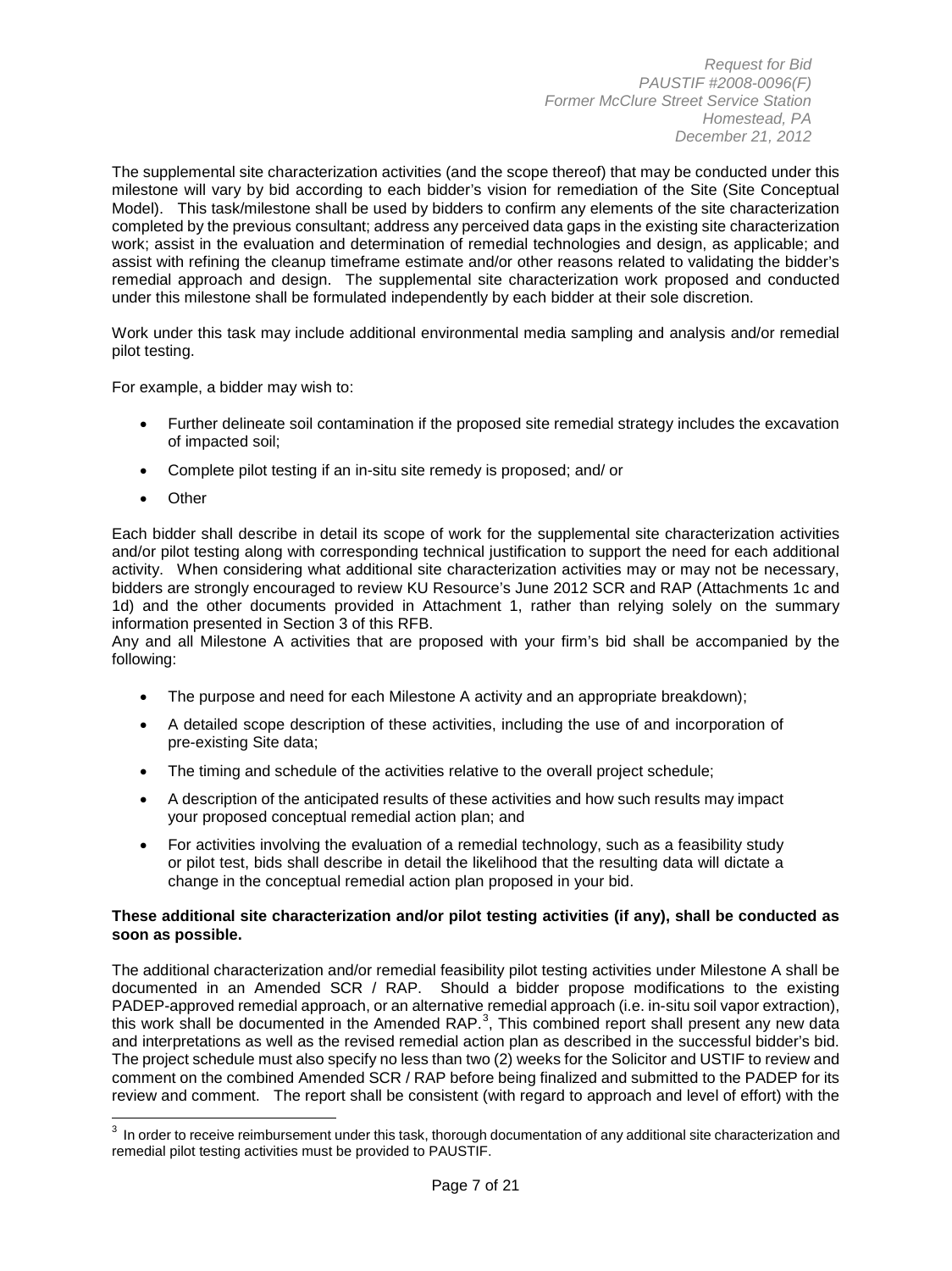conceptual plan for remedial action provided in the selected consultant's bid and shall be signed and sealed by a Professional Geologist **and** a Professional Engineer registered in the Commonwealth of Pennsylvania. The fixed-price cost for this milestone **must also account for addressing potential PADEP comments on the Amended SCR / RAP.**

#### Pilot Study "Off-Ramp" / Changed Condition

If pilot testing is completed, the selected consultant and the Solicitor are protected from being obligated to move forward with a remedial action under Milestone C if the **pilot testing data** is inconsistent with the Milestone C proposed remedial approach or the proposed remedial approach could be expected to fail based on the pilot study data from Milestone A. While the selected bidder will be under no obligation to cancel the Fixed-Price Remediation Agreement if the pilot test results are outside the criteria or range specified in the bidder's RFB Solicitation response, the following are **the only possible outcomes associated with these unanticipated results**:

- 1) With advanced Solicitor and USTIF approval, the selected bidder may elect to modify the Milestone C remediation plan to accommodate the pilot testing information and continue with the cleanup **at no additional cost**; that is, for the same total fixed price provided in the selected bidder's response to this RFB Solicitation, complete the cleanup using the modified approach the bidder believes is demanded by the pilot testing information.
- 2) Or if the Solicitor or USTIF do not accept the selected bidder's revised plan adjusting to the Milestone A pilot testing data, the Fixed-Price Remediation Agreement for the project will terminate.
- 3) Or if the selected bidder adequately demonstrates the site conditions revealed by Milestone A pilot testing activities are significant and could not have reasonably been expected prior to conducting the Milestone A activities, the selected bidder may elect to not proceed and withdraw from / terminate the Fixed-Price Remediation Agreement for the project.

#### **In any case, there will be no negotiations on changing bid work scope or pricing in response to the results of Milestone A activities.**

Bidders shall, therefore, specify within their bids the critical criteria (if any) that will be used by Solicitor, USTIF and the selected bidder to evaluate the significance of pilot testing data obtained through Milestone A activities. These critical criteria shall be used to assess if the pilot testing data change the feasibility of the Milestone C proposed remedial approach. As such, and as applicable, bids shall list critical criterion that will define the range of acceptable results (i.e., feasibility study or pilot testing results) relevant to the proposed Milestone C remedial approach. These criteria must be measurements or calculations that could be independently measured or verified by others during testing. Based on these criteria, Exhibit A of the Fixed-Price Remediation Agreement (Attachment 3) will contain a provision allowing cancellation of the Agreement should pilot test results (i.e., the pilot testing data obtained during the implementation of Milestone A) not meet certain bidder-defined criteria. Each bidder, therefore, shall explicitly specify any and all critical criteria for key design elements on which the Milestone C proposed remedy depends (i.e., the critical criteria and quantified limits of values that will make the proposed conceptual remedial action plan technically feasible, cost-effective, and timely).

**For example,** bids shall include language such as, "For our Milestone C proposed remedial action approach to be successful and for the technology(ies) used thereby to operate as planned and meet our proposed cleanup schedule, the Milestone A testing must show:

- 1. Impacted soil can be accessed and excavated;
- 2. A sustained soil vapor air flow from the pilot extraction well of greater than X cfm; and
- 3. Influence vacuums measured within a minimum of Y feet of the pilot extraction well.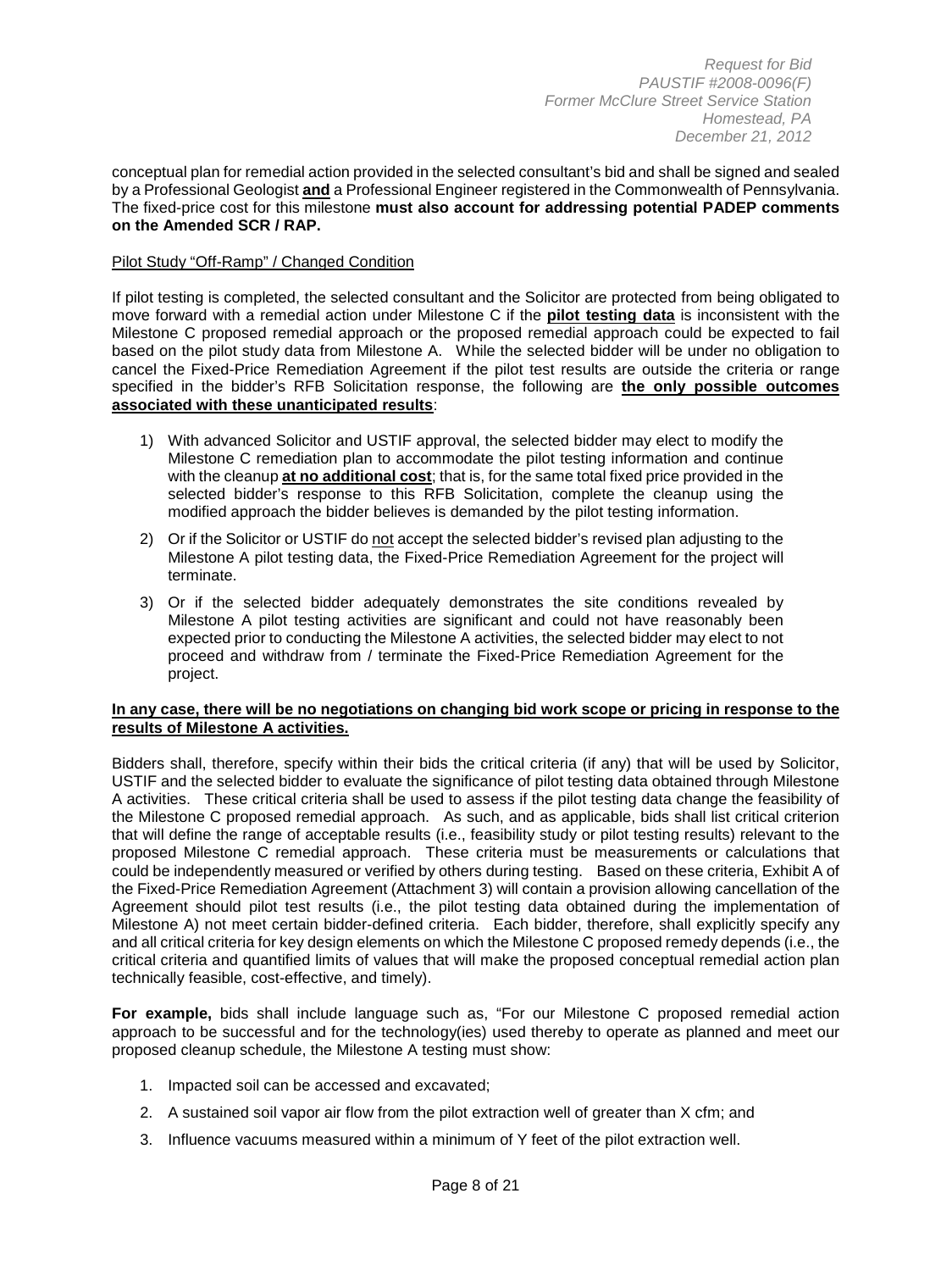**End of example bid language.** Actual bid language, if any, and the associated critical criteria will vary by bidder. Pilot study off-ramp assumptions must be specific to evaluating the feasibility of the technology relative to the consultant's bid approach. Identifying assumptions regarding the bidder's remedial system design is not acceptable. Some examples of inappropriate assumptions for this "Bid to Result" include: length of remedial system trenching, number of extraction points, type of remediation equipment, duration of remediation, etc.

The critical criteria identified in each bid and their associated acceptable range of pilot testing results will be evaluated by the bid evaluation committee as part of the technical review. Unrealistic criteria or criteria that are unreasonably narrow will reduce the favorability of the bid as viewed by the bid review committee.

**Task / Milestone B – Installation of Groundwater Monitoring Well.** Under this task, bidders shall provide a firm fixed-price cost for installing one additional shallow groundwater monitoring well along the southeastern property boundary, between existing wells MW-01 and MW-02 as PADEP has requested. [4](#page-8-0) Each bidder shall independently consider the final location relative to utilities; and bidder's own interpretation of historical groundwater flow variations, and configuration of the dissolved-phase plume. Each bidder in their bid response shall show the proposed location for the groundwater monitoring well on a site drawing. The objective for the additional monitoring well is to be used as a point-of-compliance (POC) well.

The boring for the monitoring well shall be advanced to approximately 20 feet below grade in order to intersect the shallow overburden water-bearing zone intercepted by nearby on-property monitoring wells. Groundwater is expected to lie between ~6 to 13 feet below grade based on the existing water level data. Drill cuttings shall be examined in the field and described for lithology, groundwater occurrence, and potential staining / odor indicative of hydrocarbon contamination. No soil samples will be collected from the monitoring well borehole for laboratory analysis.

The groundwater monitoring well shall be constructed in accordance with the PADEP Groundwater Monitoring Guidance Manual. Bidders shall assume constructing the monitoring well with 2-inch diameter Schedule 40 PVC casing and well screen. Final construction must ensure that the screened interval intersects the water table surface and accounts for seasonal groundwater fluctuations.

Annulus materials shall consist of a filter-pack of silica sand extending to a height of approximately one to two feet above the top of the screen section overlain by a minimum 2.0 feet of hydrated bentonite pellets as a well seal. The remaining annulus shall be filled with a cement / bentonite slurry to within approximately one-foot below grade. Bidders shall assume surface finishing consisting of an expandable locking cap fitted to the top of the PVC riser and a flush-mounted traffic-rated manhole with a bolt-on lid. The flush-mounted manholes shall be set into a 2 ft by 2 ft concrete pad. Each bidder in their bid shall describe the methods used to advance the well borehole including total depth of the boring and well construction details.

Each bid response for this task shall describe the proposed well construction specifications along with rationale and the associated fixed-price cost shall account for: (i) identifying subsurface utilities and other buried features of concern including, but not necessarily limited to, contacting PA One Call and clearing the borehole location to a minimum depth of 5 feet using vacuum excavation or hand augering; (ii) well development activities; (iii) management of investigation-derived wastes (IDW); and (iv) professional surveying of the new well location and top-of-casing elevation. Well drilling / installation and development along with supporting documentation (e.g., waste manifests, boring logs and construction details, well abandoning forms, etc.) shall be documented in a quarterly report (Task / Milestone D) and RACR (Task F).

**Task / Milestone C – RAP Implementation Including Soil Attainment Demonstration.** Under this task, bidders shall provide a bid inclusive of all the manpower, machinery, materials, and other costs

l

<span id="page-8-0"></span> $4$  PADEP SCR & RAP approval letter dated, October 3, 2012.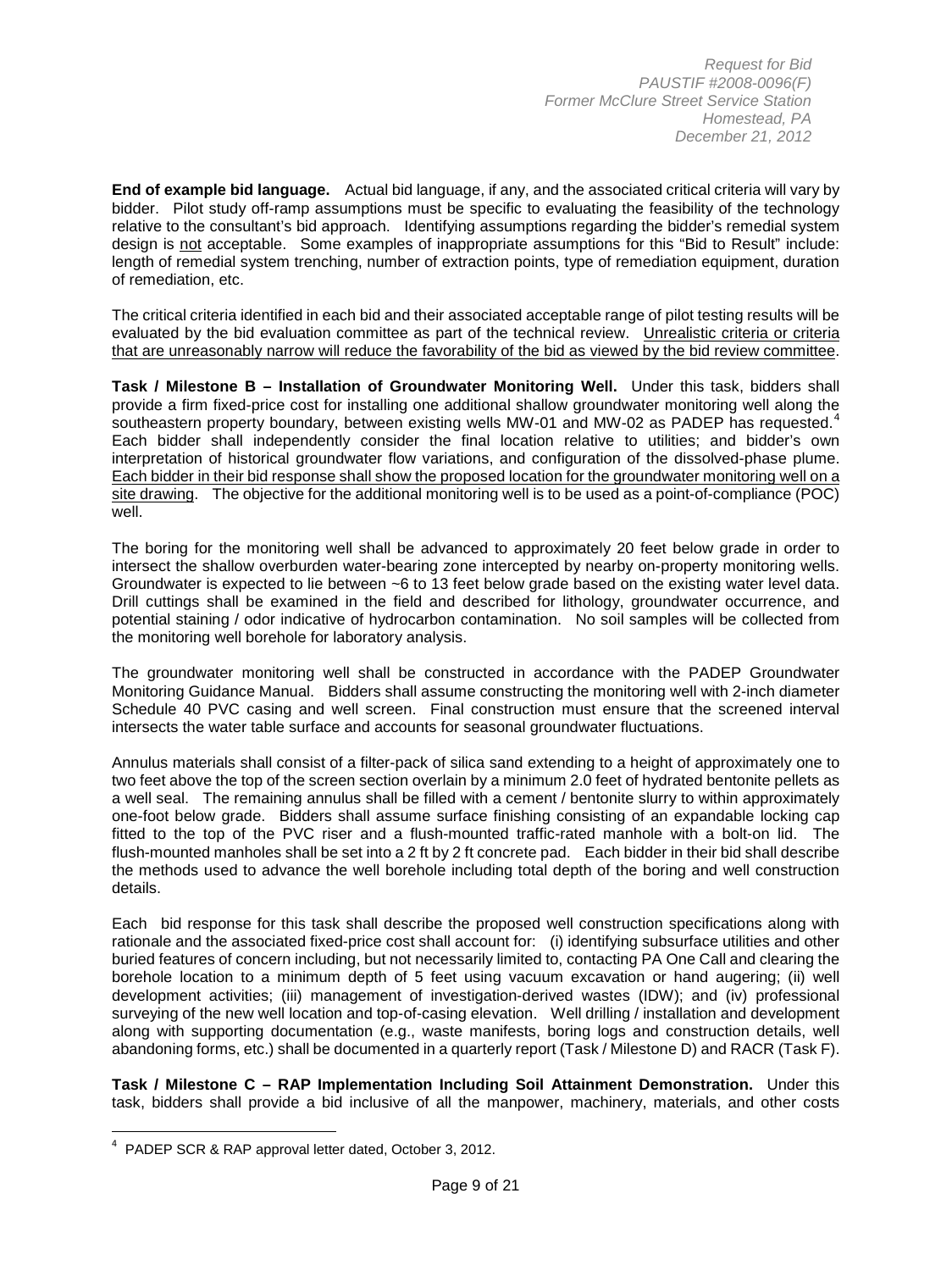needed to fully implement the remedial solution for the site whether it be the existing RAP or a bidder proposed RRAP solution.

If a bidder proposes to implement the existing RAP calling for limited source soil removal and soil attainment sampling, the bidder shall provide a fixed price bid inclusive of excavation planning / preparation work (e.g., buried utility location / mark-out, surveying excavation locations, etc.), excavation and backfilling for a defined targeted "hot spot" area / volume of the site as defined on Figure 2. The unsaturated / "smear" zone soils in this area contains residual petroleum contaminant (e.g., benzene, 1,2,4-TMB, and 1,3,5-TMB) mass exceeding SHS. To demonstrate attainment of SHS in soils, the impacted soil above SHS will be removed. Bidders are to assume that the surface material to a depth of one foot shall be temporarily stockpiled on-site and tested for adequate quality to be re-used as "clean" backfill. From a depth of 2 to 12 feet, the bidders are to assume that the soil will be field screened and segregated to separate the "not suspected to be contaminated" and "obviously contaminated" soil. To be deemed responsive to this task, bids must discuss: (a) the PID<sup>[5](#page-9-0)</sup> screening value selected within the range of 20 to 50 parts per million (ppm)<sup>[6](#page-9-1)</sup> that will be applied to segregate the "obviously contaminated" and "not suspected to be contaminated" soil removed from the excavation, and (b) the field screening approach and frequency. All "obviously contaminated" soil shall be removed from site for off-site disposal and "clean" fill shall be imported to replace the exported soil. Contaminated soil transportation and off-site disposal and clean fill import costs shall **not** be included in the fixed price bid for this task as these will be based on unit costs. Fixed price and unit cost bids for this work task shall be based upon RFB specifications.

Figure 2 depicts the RAP specified lateral limits for the soil excavation. If the RAP approach is proposed, the bidders fixed cost shall include the costs to perform all work necessary to safely excavate, screen, segregate / manage soil, backfill, and surface restore the area shown / specified on Figure 2 including contacting / obtaining the required permits that may be needed before initiating this task. A former fueling island and canopy exists on-site in the area of the soil excavation, and throughout the excavation and backfilling activities, bidders shall maintain the integrity of the former fueling island and canopy. Each bid response shall discuss and include in the fixed price cost the necessary professional engineering, geotechnical, construction (e.g. shoring) and/or other activities needed to ensure the integrity of the fueling island and canopy will not be compromised. Bidders shall acknowledge that damage caused to the fueling island or canopy during construction will be repaired and restored to pre-existing condition at no cost to Solicitor or USTIF. The area shall be excavated to remove soils down to a depth of 12 feet below grade (anticipated depth of encountering weathered bedrock). Groundwater level data (~6 to 13 feet) from the existing monitoring wells in the area of the excavation, and the soil types (i.e. anthropogenic fill consisting of silty clay, clayey sand, gravel, rock fragments, slag, brick, sand) suggests that there may be groundwater accumulation in the excavation, which may require the removal, sampling, loading, transportation and disposal of impacted groundwater. However, the volume of impacted groundwater that would require managed for disposal cannot be determined at this time and shall **not** be included in the bidder's fixed price. Instead, unit costs shall be provided by the bidders for the management, sampling, loading, transportation and disposal of impacted groundwater removed from the soil excavation.

After the excavation is completed, and prior to backfilling, soil attainment sampling shall be performed of the completed side walls of the excavation extending to bedrock. Fixed price bids shall describe the approach, including the number of soil samples, at side wall attainment soil sampling from the completed excavation consistent with PADEP guidance using the Systematic Random Sampling procedures and analysis using the PADEP's 75%/10x Ad Hoc Rule. Attainment soil samples shall be analyzed for the **post**-March 2008 PADEP short-list of unleaded gasoline parameters (BTEX, cumene, naphthalene, 1,2,4-TMB, and 1,3,5-TMB) by a PADEP-accredited laboratory using appropriate analytical methods and detection levels. Appropriate quality assurance/quality control (QA/QC) samples shall also be obtained for laboratory analysis.<sup>[7](#page-9-2)</sup>

 $\overline{\phantom{a}}$ 

<span id="page-9-0"></span> $5$  PID with 10.6 eV bulb calibrated to 100 ppm isobutylene.<br> $6$  The June 2012 RAP (Attachment 1d) specifies a screening value of 50 ppm.

<span id="page-9-2"></span><span id="page-9-1"></span> $^7$  Each bidder's approach to implementing Task C shall clearly identify the number of samples, QA/QC measures, analytes, and other key assumptions affecting the bid price.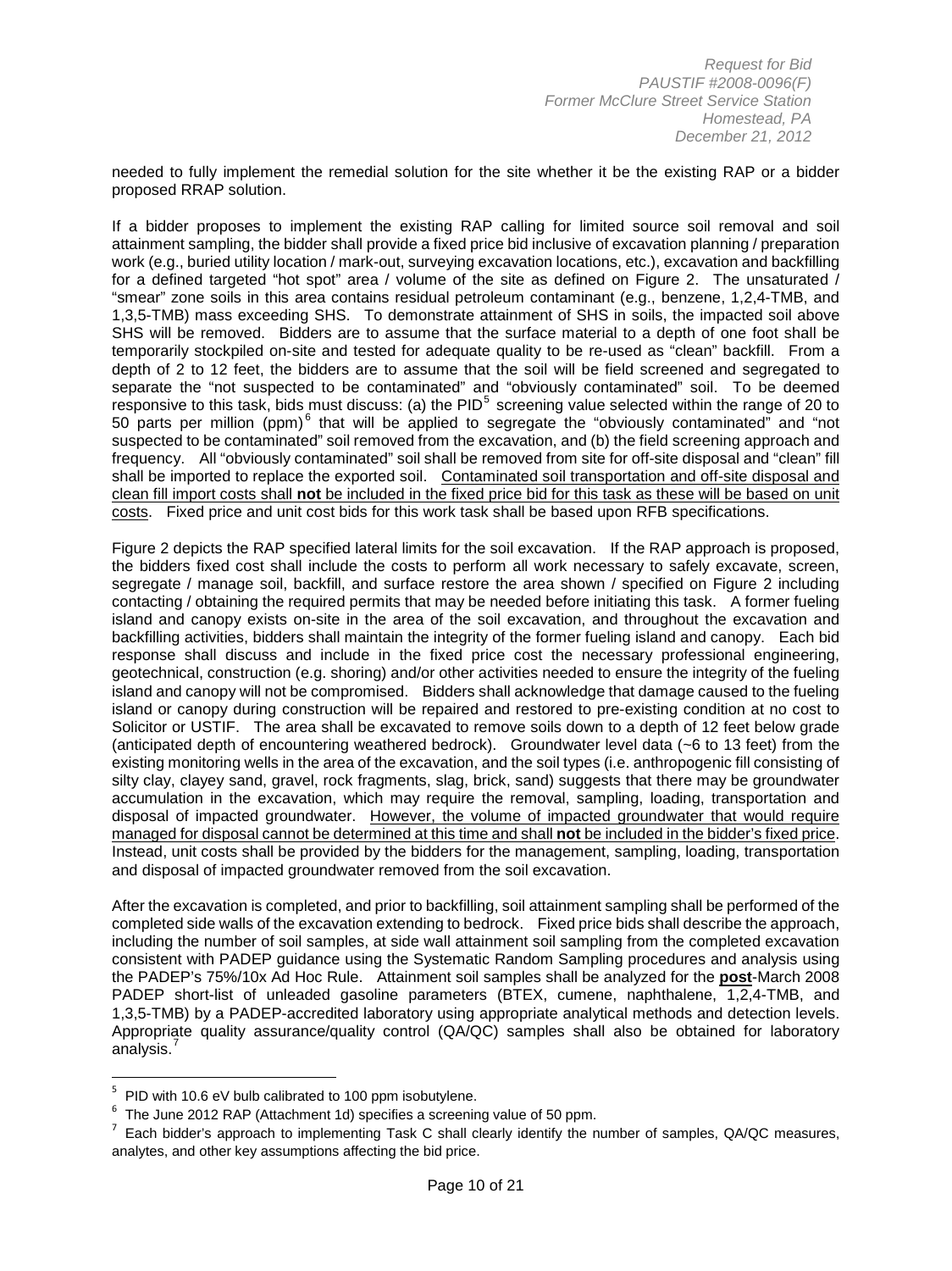In addition, prior to backfilling, the fixed price for this task shall include, and each bid shall detail, the application of an oxygen-enhancing agent (e.g. ORC Advanced) to be applied and mixed within the lower four feet of backfill at a one percent by weight ratio to the completed excavation to aid in the bioremediation of any residual impacts per the RAP. The oxygen-enhancing agent shall be a minimum of 10% oxygen by weight.

Fixed price bids shall also include backfilling and mechanically compacting in lifts the excavated area. The successful bidder shall backfill to within 5 inches of grade using a combination of reused "clean" site soil and imported clean fill. Excavated material stockpiled on site for re-use should be sampled prior to backfilling, and the fixed price bids should include costs for the sampling and laboratory work in accordance with PADEP guidance documents. Backfill material and methods shall result in a stabilized soil condition capable of supporting the normal traffic and use loads along with maintaining the integrity of the fueling island and canopy. The backfill materials shall be free of vegetation, lumps, trash, lumber, and other unsuitable materials. Backfill shall be placed and compacted in lifts not to exceed eight (8) inches in uncompacted thickness. Through the entire excavation thickness, the backfill shall be compacted to a density equal to 95% (ASTM method D 698 standard proctor) of maximum density or to natural existing density of the adjacent undisturbed soil, whichever is greater. In general, backfill shall be mechanically compacted by means of tamping rollers, sheep foot rollers, pneumatic tire rollers, vibrating rollers, or other mechanical tampers which are appropriate for the material being compacted. The surface concrete removed from the area to be excavated shall transported off-site to a recycling facility. The removal, transportation, and off-site recycling of this concrete rubble shall be included within the fixed price for this task. Bids shall also include surface completion / restoration finished with a concrete surface to restore the area to original conditions.

Historical information does not appear to indicate any below grade utilities in the area of the excavation. However, bidders shall investigate and locate any below grade utilities that may be encountered before the digging occurs. The fixed price cost for this task shall include costs for the management and / or replacement of any utilities that may be identified and encountered in the excavation. Costs should also include any temporary repairs made prior to permanent replacements.

Fixed price bids for the excavation work shall include any waste profiling (including any sampling & laboratory work) and securing waste facility acceptance prior to beginning the soil excavation. The details of the soil removal activities shall be documented in the RACR and at a minimum include the following: scaled drawings depicting the lateral and vertical dimensions of the completed excavation superimposed on the site plan; all field observations and PID readings; identify the quantity of soil excavated, disposed off-site, used as backfill, and imported for backfill; waste profiling documentation; soil waste disposal manifests and disposal facility; source and amount of imported fill; impacted groundwater management, sampling / analysis, and disposal (if needed); include dated photographs taken before breaking ground, after restoration and throughout the excavation; and documentation (boring logs / well construction diagram and survey information) for any replacement monitoring wells.

In addition to providing a fixed price bid for excavating, backfilling, restoring the defined "hot-spot" soil volume extending to bedrock, bidders shall also provide excavation-related unit costs for:

- C.1 Management, loading, transportation and proper off-site disposal of excessively contaminated soils (cost per ton);
- C.2 Management, sampling / analysis, loading, transportation and disposal of impacted groundwater removed from the soil excavation (cost per gallon);
- C.3 Purchase, transportation and on-site management of clean imported fill to replace exported excessively contaminated soil (cost per ton);

l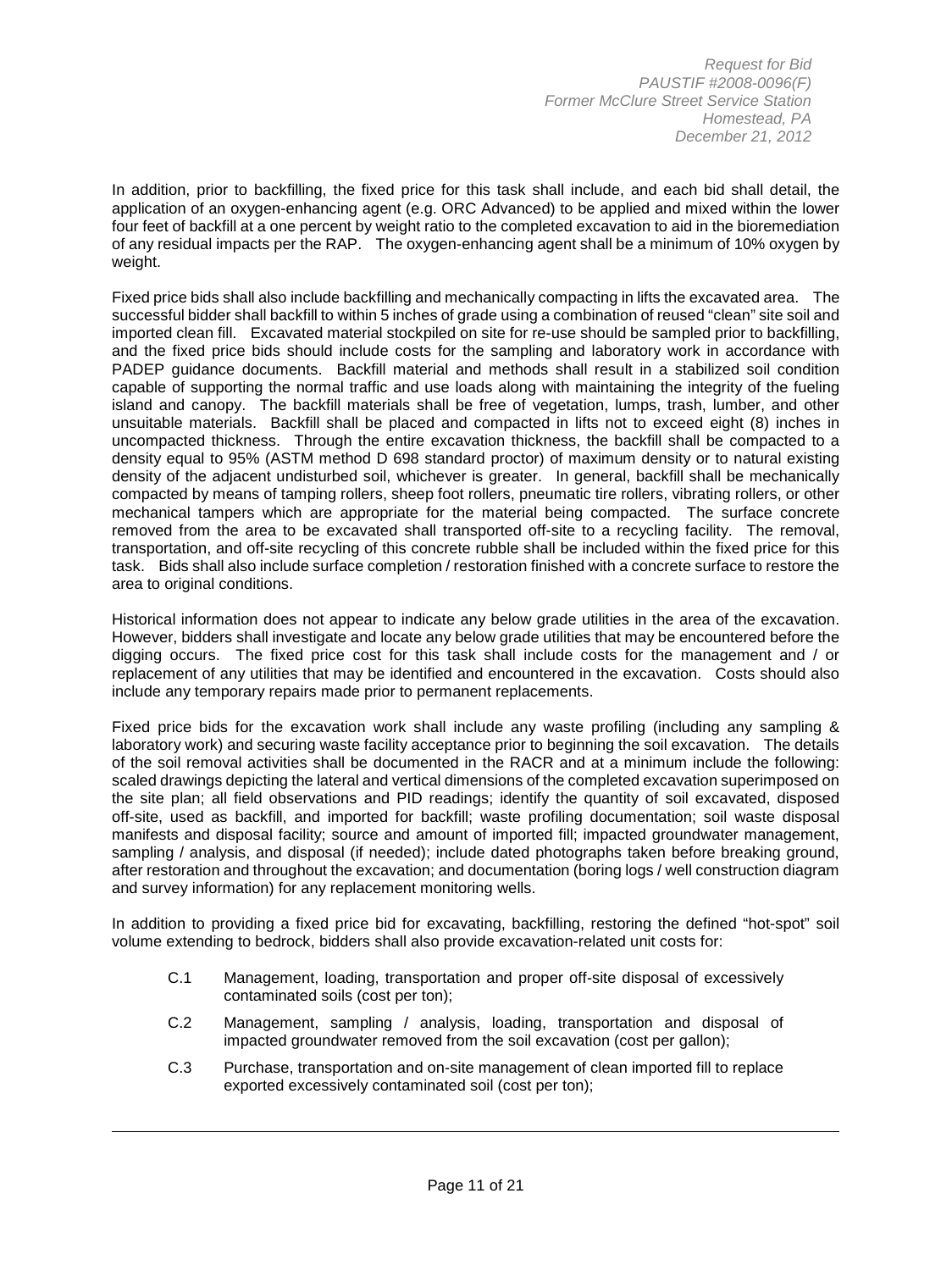- C.4 Surface completion for paved areas beyond identified target excavation area limits (cost per square foot);
- C.5 Additional excavation beyond identified lateral boundaries of the excavation limits, excluding excessively contaminated soil transportation / disposal costs since these are captured under C.1 (cost per in place cu yard)<sup>[8](#page-11-0)</sup>;
- C.6 Additional surface concrete rubble transportation and off-site recycling removed beyond identified target excavation area limits (cost per ton);
- C.7 Additional backfilling and compaction beyond identified limits, excluding clean imported fill costs since these are captured under C.3 (cost per in place cu yard).

If a bidder proposes to implement an alternative remedial approach to the excavation solution proposed in the existing RAP, the bidder must fully describe in detail and provide a firm fixed price for implementing the proposed alternative approach. For example, if the bidder proposes an in-situ remedial approach alternative, the bidder's description and firm fixed price shall include capital expenditures (e.g., equipment and installation), ongoing costs (e.g., operation & maintenance [O&M], monitoring, reporting) and attainment demonstration for soils. Any quarterly O&M, monitoring, & reporting would be included as quarterly fixed price unit costs on the Bid Cost Tabulation Spreadsheet (Attachment 2), and each bidder is required to specify the total number of quarterly events along with rationale. Bids proposing an alternative to the RAP but which do not provide adequate detail describing the alternative and cost breakdown on the bid form will be deemed unresponsive.

**Soil Remediation Performance.** If soil excavation, as recommended in the RAP is **NOT** part of the bidders SOW and the residual soil impacts are, therefore, proposed to be addressed via in-situ remediation, there will be a performance requirement in the contract. In this case, to provide added incentive to the successful bidder for achieving the soil cleanup as expeditiously and cost effectively as possible, the resulting remediation contract will be structured such that **10% of each Milestone C incremental payment will be withheld and accumulated pending a successful demonstration of attainment of the soil standards**. When soil attainment has been successfully demonstrated, the accumulation of 10% holdback payments will be reimbursed in one lump sum to the successful bidder. Any in-situ remedial system will be expected to maintain a 85% operational efficiency. The 10% hold-back cannot be expected to be returned for in-situ remediation system's which do not maintain the 85% minimum operational efficiency and that do not attain the standard. If soil excavation occurs per the RAP, there will be no performance incentive holdback of Milestone C remediation costs in the contract.

**Task / Milestone D – Groundwater Attainment Demonstration.** Under this task, bidders shall provide a firm fixed-price to complete five (5) quarters of groundwater monitoring and sampling events.<sup>[9](#page-11-1)</sup> Each groundwater monitoring and sampling event shall include on-property point of compliance (POC) wells MW-1 through MW-4 and the new POC well to be installed under Task B (the POCs) and interior source wells MW-5 and MW-6. Each bid shall describe how the POC well designations (MW-1 through MW-4 and the new well) will be confirmed with PADEP before beginning this task. The conduct and results of each event shall be documented in quarterly RAPRs.

During each quarterly groundwater monitoring and sampling event, the depth to groundwater shall be gauged in all existing available monitoring wells and the new well under Task B, and prior to purging any of the wells for sampling. Groundwater level measurements obtained from the monitoring wells shall be converted to groundwater elevations for assessing groundwater flow direction and hydraulic gradient.

 $\overline{\phantom{a}}$ 

<span id="page-11-0"></span> $8$  The successful bidder cannot count on reimbursement of excavation beyond the limits depicted in Figure 2 without having obtained prior written approval of the supplemental work by Solicitor and USTIF or its agents before completing the supplemental excavation work.

<span id="page-11-1"></span>After five (5) quarters of attainment monitoring under the contract, the successful bidder shall use these and previous attainment monitoring data to determine which wells have attained the standard. The successful bidder shall then present the data and conclusions to PADEP to gain their concurrence. If any wells have not attained the standards according to PADEP, this would represent a Changed Condition of the fixed price contract.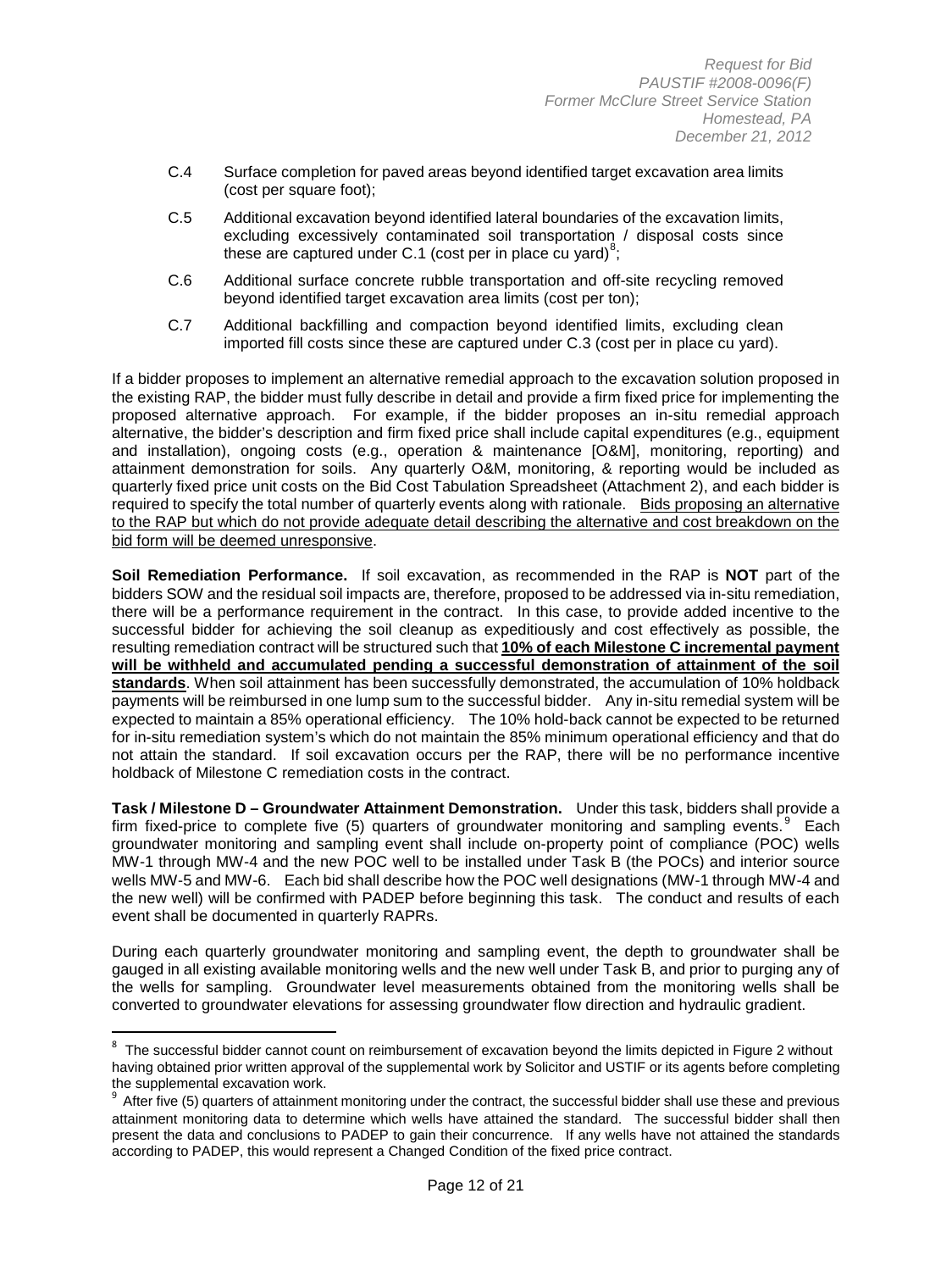Each of the monitoring wells designated for sample collection shall be purged and sampled in accordance with the PADEP Groundwater Monitoring Guidance Manual and standard industry practices. Any well exhibiting a measurable thickness of SPH shall not be purged and sampled.

Groundwater samples shall be analyzed for the **post**-March 2008 PADEP short-list of unleaded gasoline parameters (BTEX, cumene, naphthalene, 1,2,4-TMB, and 1,3,5-TMB) by a PADEP-accredited laboratory using appropriate analytical methods and detection levels. Appropriate QA/QC samples shall also be collected during each event and analyzed for the same parameters.<sup>10</sup> In addition, each event shall include field measurements for the following parameters: pH, temperature, specific conductance, dissolved oxygen (measured in-situ), and oxidation/reduction potential.

The groundwater attainment demonstration reports describing the sampling methods and results will be provided to the PADEP on a quarterly basis and within 30 days of the receipt of analytical results for each quarter. At a minimum, each attainment demonstration report shall contain the following:

• A summary of site operations;

 $\overline{\phantom{a}}$ 

- Narrative description of the sampling procedures and results;
- Tabulated data collected from the monitored wells documenting the depth to groundwater and thickness of any free product encountered;
- Groundwater elevation contour maps depicting groundwater flow direction;
- Tabulated historical quantitative groundwater analytical results including results from the current quarter;
- Current quarter laboratory analytical report(s);
- One site-wide iso-concentration contour map for each compound detected in any one well above the SHS during the quarter;<sup>[11](#page-12-1)</sup>
- For each well exceeding SHS, a graphical depiction of historical key contaminant concentrations and groundwater elevations to provide an assessment of correlations between fluctuating water levels / precipitation events and contaminant concentrations;
- For each well exceeding SHS, a graphical depiction of recent key contaminant concentration trends;
- Discussion of the data to offer an updated assessment whether these data are consistent with a stable, shrinking, or expanding plume;
- Treatment and disposal documentation for waste generated during the reporting period; and
- Demonstration of compliance with the required Federal, State, and local permits and approvals.

USTIF will only reimburse for only necessary quarterly groundwater sampling / reporting events actually completed under this milestone (e.g., this milestone shall be considered completed upon approval of the RACR [Task F]). Each quarterly RAPR shall be signed and sealed by a Professional Geologist and / or Professional Engineer registered in the Commonwealth of Pennsylvania (bidders shall refer to state licensing laws to determine which seals are required based on the work performed for and documented in the RAPR).

**Task / Milestone E - Vapor Intrusion Attainment Demonstration.** Bidders shall provide a firm fixed-price and SOW to conduct an assessment of the indoor air exposure pathway, which shall be consistent with the requirements, guidance, and decision matrices in the *Land Recycling Program* 

<span id="page-12-0"></span><sup>&</sup>lt;sup>10</sup> Each bidder's approach to implementing this task shall clearly identify the number of sampling events, number of wells / samples per event, well purging and sampling method(s), QA/QC measures, analytes, purge water management methods, and other key assumptions affecting the bid price.

<span id="page-12-1"></span> $11$  All figures included in each RAPR (e.g., site plan, groundwater elevation maps, dissolved plume maps, etc.) shall be available in electronic format to the Solicitor upon request.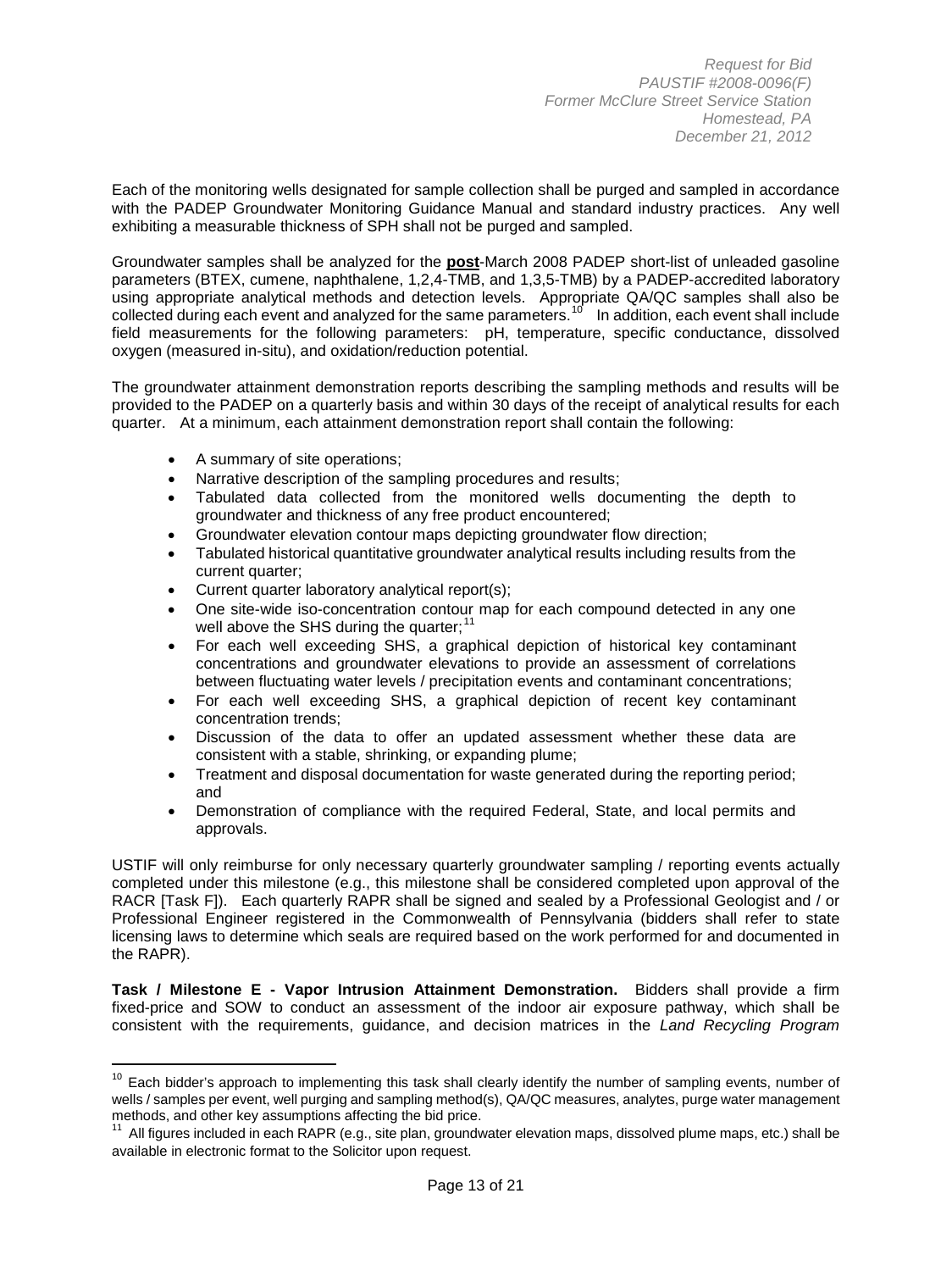*Technical Guidance Manual – Section IV.A.4, Vapor Intrusion into Buildings from Soil and Groundwater*. Each bid shall include the installation of a replacement soil vapor sampling point in the vicinity of former SV-3, which is to be removed during Task C activities, and the replacement soil vapor sampling point shall be constructed similar to former SV-3. Each bid shall include the proposed location of the replacement soil vapor sampling point on a site drawing and describe the approach for the installation of this replacement sampling point.

The fixed price cost for this task shall also include the sampling and analysis of three soil vapor sampling points, which include existing points SV-1 and SV-2 and the replacement sampling point to be installed under this task. Each of the three vapor points shall be sampled twice post-remediation with the sampling events separated by a least one month. However, the initial sampling event for all three soil vapor sampling points shall **not** occur until a demonstration of attainment is available (or almost available) for groundwater as PADEP has requested.<sup>[12](#page-13-0)</sup> Each bid shall describe the approach at purging and sampling of the soil vapor sampling points, including sample analysis and schedule for when sampling would be anticipated.<sup>13</sup> In addition, bidders shall quote an all-inclusive unit price for any additional sampling events including sample analysis.

**Task / Milestone F – Preparation, Submission, and PADEP Approval of RACR.** Under this task, the bidder shall offer a fixed-price cost to prepare a draft and final RACR after completing Tasks A through E. The fixed-price bid shall be inclusive of addressing any PADEP comments on the RACR. The RACR shall be prepared in accordance with Section 245.313. At a minimum, the RACR shall provide detailed descriptions and results of the implementation of Tasks A through E. The RACR shall also discuss the selected closure criteria for the site, detail the soil excavation/removal activities, provide proof of soil, soil gas and groundwater attainment, and request permanent closure for the site for the current release under an Act 2 ROL. The project schedule shall allow two (2) weeks for Solicitor and USTIF review of the draft RACR before a final version is submitted to the PADEP. The selected consultant shall then prepare and submit the final RACR to the PADEP in accordance with Section 245.313, and be sealed by a Professional Geologist and / or Professional Engineer registered in the Commonwealth of Pennsylvania (bidders shall refer to state licensing laws to determine which seals are required based on the work performed for and documented in the RACR).

**Task / Milestone G – Site Closure / Restoration Activities.** Under this task, the bidder shall describe and provide a fixed-price bid for properly closing the site, including: proper disposal of any remaining wastes; in-place abandonment of monitoring wells and vapor monitoring points consistent with PADEP guidelines; well head removals; and re-vegetation, concrete / asphalt repairs, as necessary, for areas that have been disturbed by site characterization or remedial action activities. This task shall also include photo–documenting the site restoration work and completion / submittal of the well abandonment forms. Copies of these photographs and forms shall be provided for the Solicitor's files.

Each bid shall specify the number of days for initiating Milestone G following approval of the RACR by PADEP, and shall be conducted in accordance with standard industry practices and applicable laws, regulations, guidance, and PADEP directives. Monitoring well and soil vapor monitoring point abandonment, and restoration activities will be coordinated with the Solicitor.

# 5. **TYPE OF CONTRACT / PRICING**

l

The Solicitor wishes to execute a mutually agreeable, firm, fixed-price, not-to-exceed contract for the SOW addressed by Tasks / Milestones A through G. A template/standard Fixed-Price Agreement is included as

<span id="page-13-0"></span> $12$  PADEP SCR & RAP approval letter dated, October 3, 2012.

<span id="page-13-1"></span><sup>&</sup>lt;sup>13</sup> Each bidder's approach to implementing Milestone E shall clearly identify the number of sampling events, number of sampling points / samples per event, purging and sampling method(s), QA/QC measures, analytes, analytical method, and other key assumptions affecting the bid price.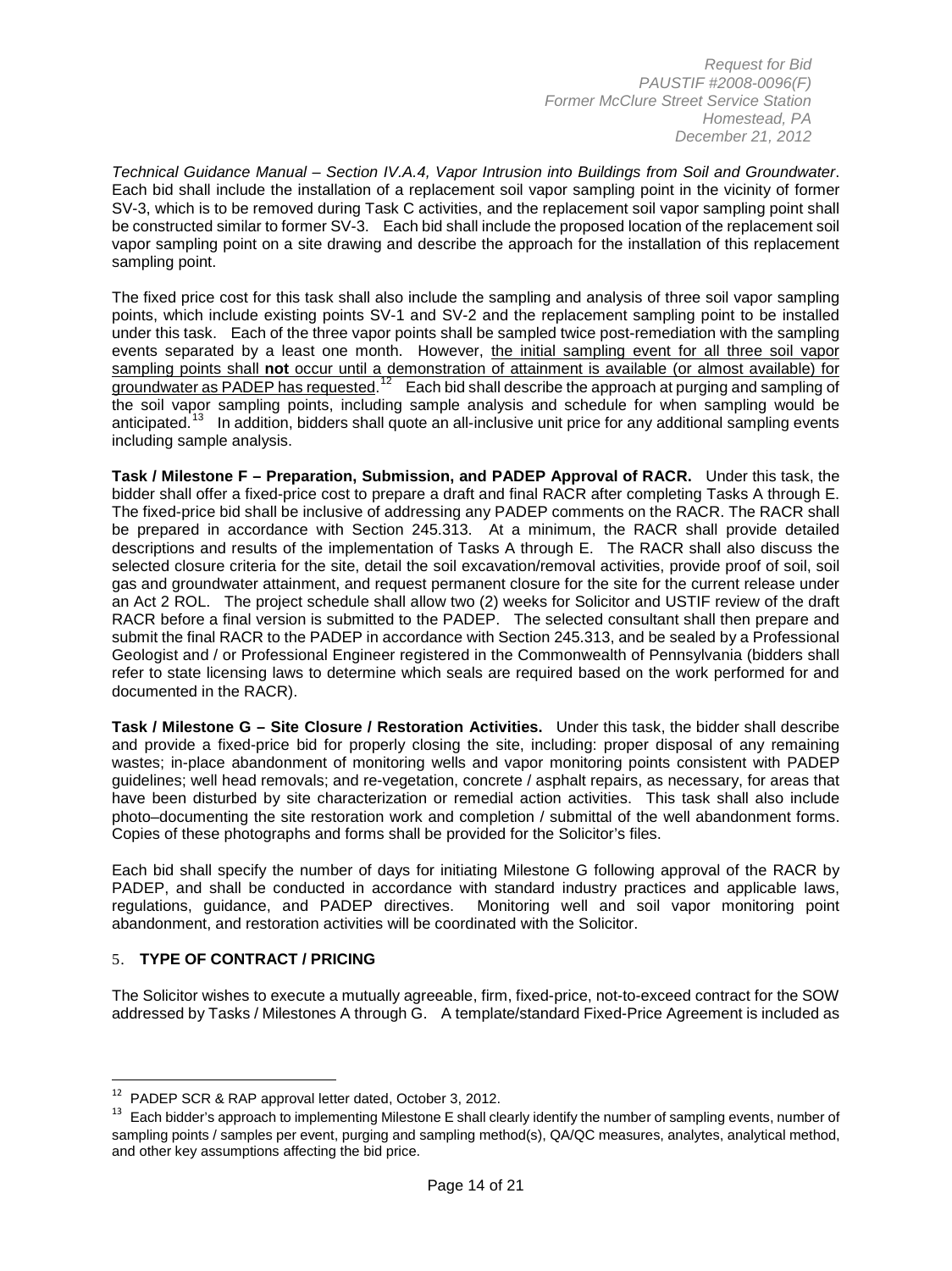Attachment 3.<sup>14</sup> The Fund will facilitate negotiations between the Solicitor and the selected consultant towards executing this Fixed-Price Agreement. The selected consultant would have no more than ten (10) business days to return its draft of the Fixed-Price Agreement for Technical Contact / ICF review.

As noted earlier, **by submitting a bid response to this RFB, each bidder indicates its acceptance of the contractual terms (Attachment 2 and 3) and task/milestone requirements of this project, including any stated schedule deadlines, unless explicitly stated to the contrary in the bid response.** Therefore, any **requested changes to the Fixed-Price Agreement should be specified in the bid response**. Please note that these changes will need to be reviewed and agreed upon by both the Solicitor and the USTIF.

Each bid is to clearly identify unit cost rates for labor, other direct costs, and equipment, as well as proposed mark-ups on other direct costs and subcontracted services for all SOW addressing Tasks / Milestones A through G. The by-task and by-subtask quotes are to be entered into the Bid Cost Tabulation Spreadsheet included as Table 1 in Attachment 2 to this RFB (Table 1 is provided as Attachment 2). Please note that the total fixed-price bid must include all costs, including those cost items that the bidder may regard as "variable" -- i.e., these variable cost items will not be handled outside of the Total Fixed Price quoted for the SOW. Any bid response that disregards this requirement will be considered non-responsive to the bid requirements and; as a result, will be rejected and will not be evaluated. Finally, please note that referencing extremely narrow or unreasonable assumptions, special conditions, and exemptions may make the bid response too difficult to evaluate and may result in the bid response being deemed "unresponsive." **Bid costs will be evaluated based solely on the cost information as provided on Table 1 in Attachment 2**.

**Payment Milestones:** Table 2 below illustrates a hypothetical sequencing and timing for completion of the respective milestone tasks and payouts. Actual milestone payments will occur only after successful and documented completion of the work defined for each milestone. Payment milestones under the Fixed-Price Agreement shall be broken out as follows:

- Milestone A: Supplemental Site Characterization Activities & Reporting
- Milestone B: Installation of Groundwater Monitoring Well
- Milestone C: RAP Implementation Including Soil Attainment Demonstration
- Milestone D: Groundwater Attainment Demonstration
- **Milestone E:** Vapor Intrusion Attainment Demonstration<br>Milestone F: Preparation, Submission, and PADEP App
- **Milestone F:** Preparation, Submission, and PADEP Approval of RACR<br>• Milestone G: Site Closure / Restoration Activities
- Site Closure / Restoration Activities

l

<span id="page-14-0"></span><sup>&</sup>lt;sup>14</sup> The selected consultant will be provided an electronic copy of the template/standard contract in Word format to allow contract-specific information to be added.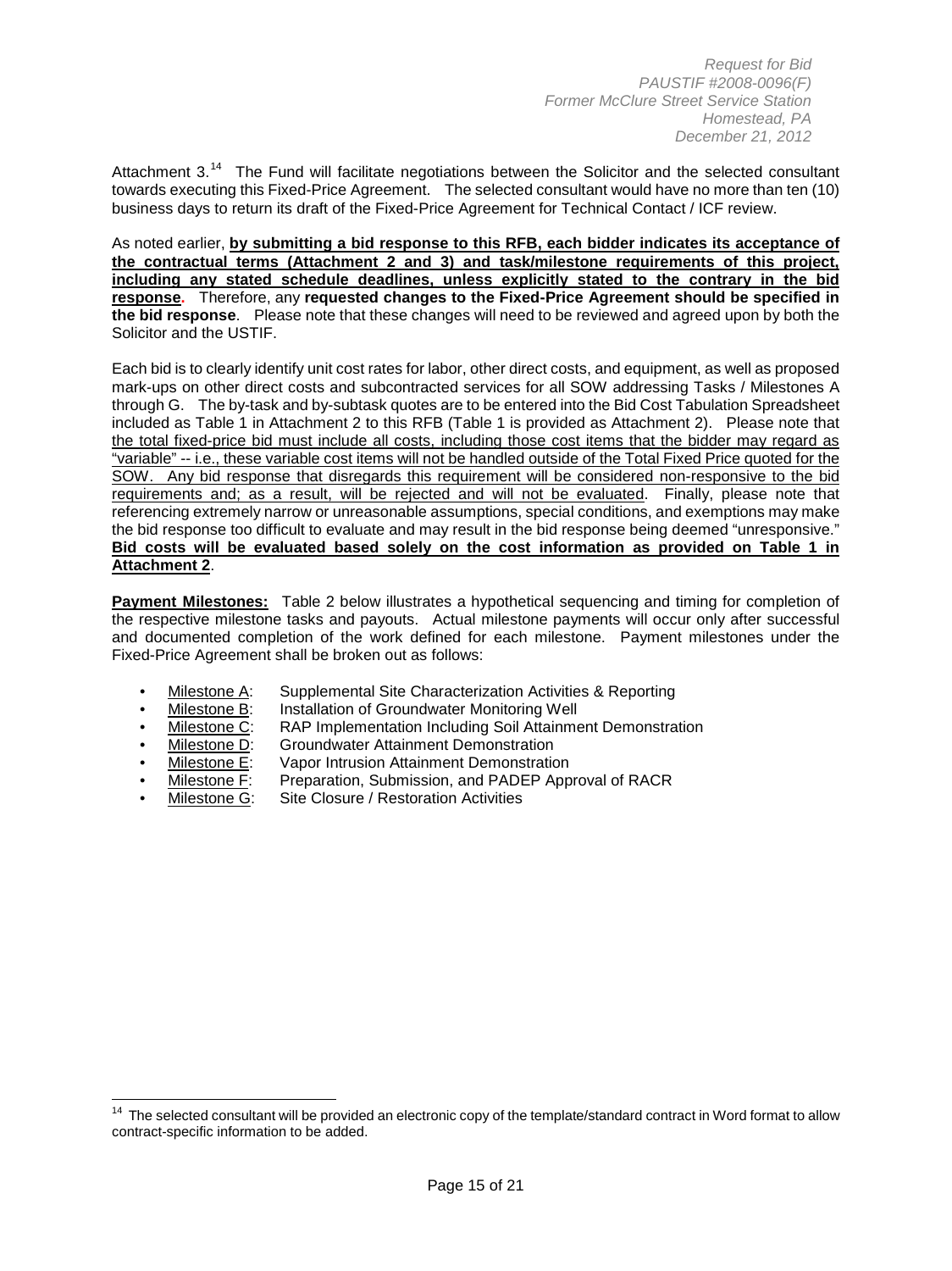| <b>Estimated</b><br><b>Milestone</b><br><b>Timing</b><br><b>Month After</b><br><b>Contract</b><br>Award | <b>SOW Activities Anticipated / Completed for that Month</b>                                                     | Milestone <sup>15</sup>         |
|---------------------------------------------------------------------------------------------------------|------------------------------------------------------------------------------------------------------------------|---------------------------------|
| 3                                                                                                       | Supplemental Site Characterization Activities & Reporting; Installation of<br><b>Groundwater Monitoring Well</b> | A, B                            |
| 5                                                                                                       | RAP Implementation Including Soil Attainment Demonstration                                                       | C                               |
| 6                                                                                                       | <b>Groundwater Attainment Demonstration</b>                                                                      | D1                              |
| 9                                                                                                       | Groundwater Attainment Demonstration                                                                             | D <sub>2</sub>                  |
| 12                                                                                                      | Groundwater Attainment Demonstration                                                                             | D <sub>3</sub>                  |
| 15                                                                                                      | Groundwater Attainment Demonstration; Vapor Intrusion Attainment<br>Demonstration                                | D4, E1                          |
| 18                                                                                                      | Groundwater Attainment Demonstration; Vapor Intrusion Attainment<br>Demonstration                                | D <sub>5</sub> , E <sub>2</sub> |
| 21                                                                                                      | Preparation, Submission, and PADEP Approval of RACR                                                              | F                               |
| 25                                                                                                      | Site Closure / Restoration Activities                                                                            | G                               |

#### **TABLE 2 – SAMPLE MILESTONE COMPLETION / PAYMENT SCHEDULE**

Please note that the selected consultant's work may be subject to ongoing review by the USTIF or its representatives to assess whether the proposed and completed work and the associated costs are reasonable, necessary, and appropriate. In order to facilitate review and reimbursement of submitted invoices by USTIF, project costs shall be invoiced following the task structure specified in the selected bidder's bid response. Tracking incremental and cumulative costs by task will also be required to facilitate invoice review.

Unless otherwise noted by the bidder, each bid response received is required to be good for a period of up to 120 days after its receipt. The bid pricing (fixed-prices and quoted unit prices) shall be good for the duration of the period of performance cited in the associated Fixed-Price Agreement.

#### 6. **ADDITIONAL BID PACKAGE REQUIREMENTS**

l

Each submitted bid response must include the following:

- A reasonable demonstration that the bidder (i) understands the objectives of the project, (ii) offers a reasonable approach for achieving those objectives efficiently, and (iii) has reviewed the existing site information provided in or attached to this RFB Solicitation Package.
- Provide an answer to the following questions regarding the bidder's qualifications and experience:
	- $\triangleright$  How many Chapter 250/245 sites has your company closed (i.e., obtained a Release of Liability under Act 2) in Pennsylvania *(do not include UST removals* / *closures)*?
	- $\triangleright$  How many Chapter 250/245 sites has your company or the proposed PA-licensed Professional Geologist (P.G.) and Professional Engineer (P.E.) closed (i.e., obtained a Release of Liability from the PADEP) under either the

<span id="page-15-0"></span><sup>&</sup>lt;sup>15</sup> Each bidder should modify this sample Milestone Completion / Payment Schedule for Milestones A through I to reflect its proposed task schedule, as long as the proposed schedule meets the deliverable deadlines specified in Section 3 of this RFB.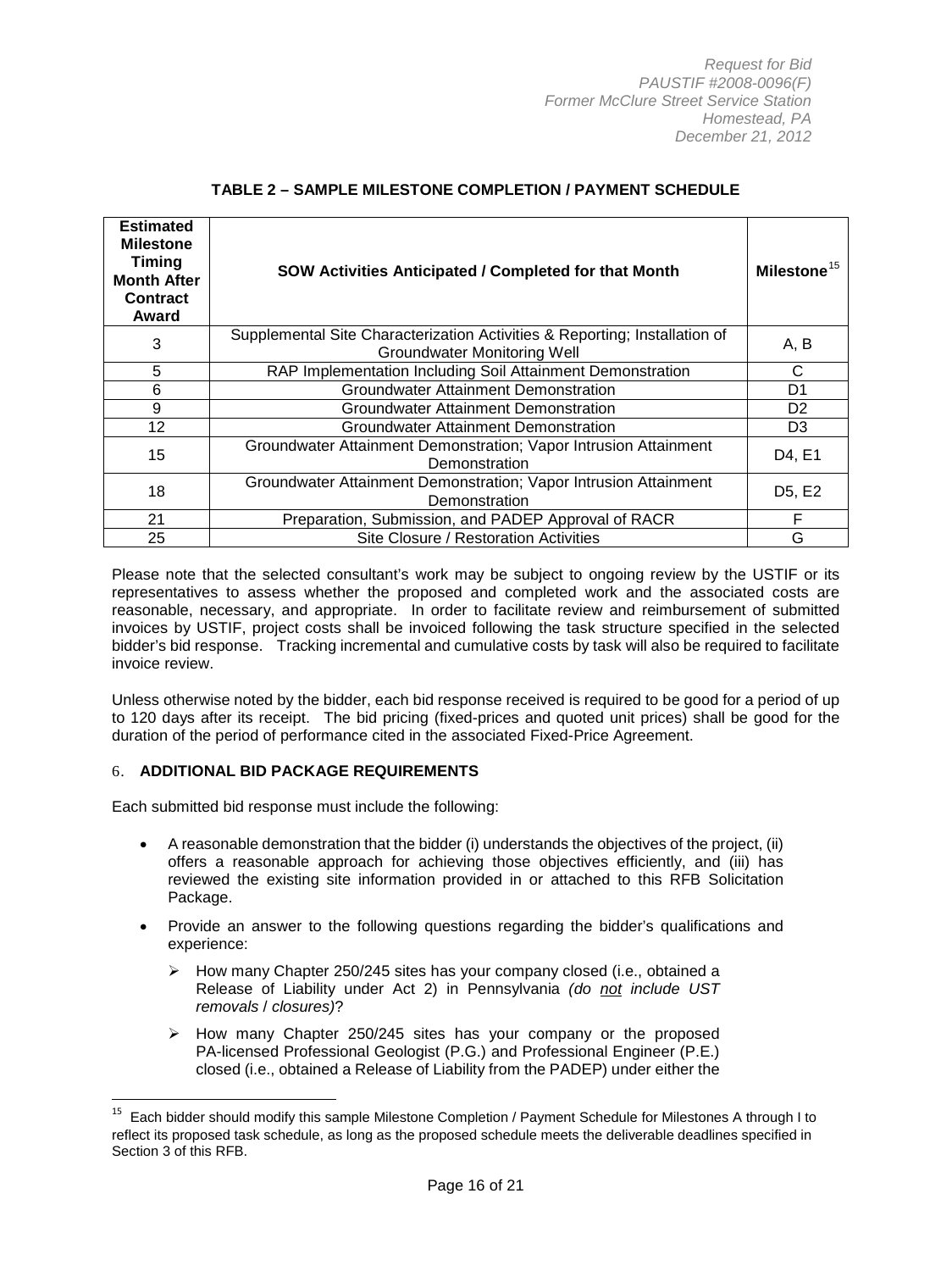SHS and/or the Site Specific Standard? *(do not include UST removals* / *closures)* [*NOTE: The Solicitor requires the work described herein to be completed under the responsible care and directly supervised by a P.G. and P.E. consistent with applicable regulations and licensing standards.*]

- $\triangleright$  Whether there were or were not circumstances consistent with the cancellation provision of a signed contractual agreement, and has your firm ever terminated work under a fixed-price or pay-for-performance contract before attaining all of the project objectives and milestones? If yes, please list and explain the circumstances of each such occurrence.
- A complete firm fixed-price cost bid for Tasks A through G by completing the Bid Cost Tabulation Spreadsheet provided in Attachment 2 following the task structure specified herein.
- A description and discussion of all level-of-effort and costing assumptions.
- Indicate whether the bidder accepts the proposed contract / terms and conditions (see Attachment 3) or has provided a list of requested changes to the template/standard Fixed-Price Agreement. **Each bid must include the requested changes/edits to the template/standard Fixed-Price Agreement**.
- Provide a statement of applicable / pertinent qualifications, including the qualifications of any proposed subcontractors (relevant project descriptions are encouraged).
- Identify the proposed project team and provide resumes for the key project staff, including the proposed Professional Geologist and Professional Engineer of Record who will be responsible for endorsing work products prepared for PADEP review and approval.
- Provide a task-by-task description of the proposed technical approach. **If this task-by-task description fails to address a specific requirement of this RFB, it will be assumed that the bidder has accepted all the requirements specified herein by task.**
- Identify and sufficiently describe subcontractor involvement by task (if any).
- Provide a detailed schedule complete with specific by-month dates for completing the proposed SOW (Tasks A through G), inclusive of reasonable assumptions regarding the timing and duration of client, USTIF, and PADEP reviews needed to complete the SOW. Details on such items as proposed meetings and work product submittals shall also be reflected in the schedule of activities.
- Describe your approach to working with the PADEP from project inception to site closure. Describe how the PADEP would be involved proactively in the resolution of technical issues and how the PADEP case team will be kept informed as to project status.
- Describe how the Solicitor and ICF / USTIF will be kept informed as to project progress and developments and how the Solicitors will be informed of, and participate in, evaluating potential alternatives / tradeoffs with regard to the SOW addressed by Tasks A through G.

# 7. **MANDATORY PRE-BID SITE VISIT**

On *Tuesday, January 22, 2013*, the Technical Contact will conduct a *mandatory pre-bid site meeting* at this property starting at *11 AM*. The Technical Contact will be present at the site between **11AM and 12:00 Noon** to answer general questions and conduct a site tour for no more than two participants per firm. **Any firm that does not attend this mandatory pre-bid site meeting on the date and during the hours specified will not be eligible to submit a bid response.**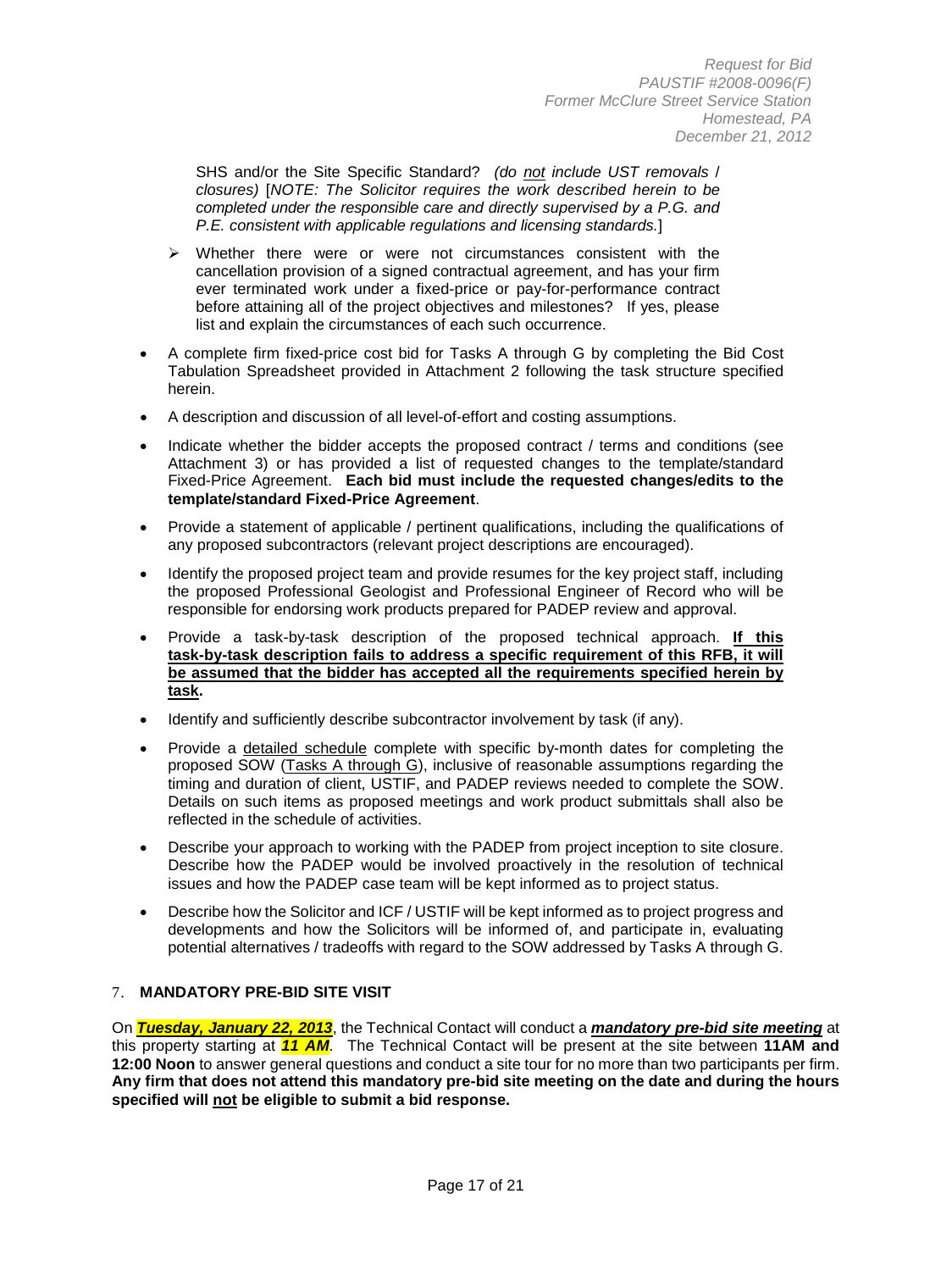**A confirmation of your intent to attend this pre-bid site meeting is requested** and shall be provided to the Technical Contact via e-mail at least three (3) business days in advance of this date with the subject header *"Former McClure Street Service Station, Claim #2008-0096(F), Site meeting Attendance Confirmation."* This e-mail is also to indicate the number and names of the participants (no more than two) attending from your firm. Each attending firm will be asked to enter the contact information for the individual at the firm who is to receive all subsequent RFB-related communications to help ensure the receipt of this information (e.g., responses to bidder questions).

Questions will be entertained during the pre-bid site meeting and every attempt will be made to answer questions at that time. Verbal questions and the responses discussed during the site meeting will also be distributed in writing to the attendees after the meeting, as will the answers to any non-proprietary questions submitted in writing after the pre-bid site meeting has been concluded. Consequently, bidders are strongly encouraged to ask clarifying questions sufficient to minimize the number of assumptions, special conditions, and exemptions referenced in the submitted bid.[16](#page-17-0) Questions will be accepted by the Technical Contact up to seven days prior to the date when bids are due.

# 8. **CRITICAL BID PROCESS DATES**

l

The following list provides a general recap of important bid process events and dates.

- **Mandatory Pre-Bid Site Meeting On** *Tuesday, January 22, 2013; and*
- **Bid Responses Must be Received by** *3:00 PM* **On** *Monday, February 4, 2013***.**

<span id="page-17-0"></span><sup>&</sup>lt;sup>16</sup> As appropriate, the list of assumptions, special conditions, or exemptions will be discussed with the Solicitor. As part of that discussion, the USTIF may advise the Solicitor that some or all of the assumptions, special conditions, or exemptions that are likely to generate change orders may be the financial responsibility of the Solicitor.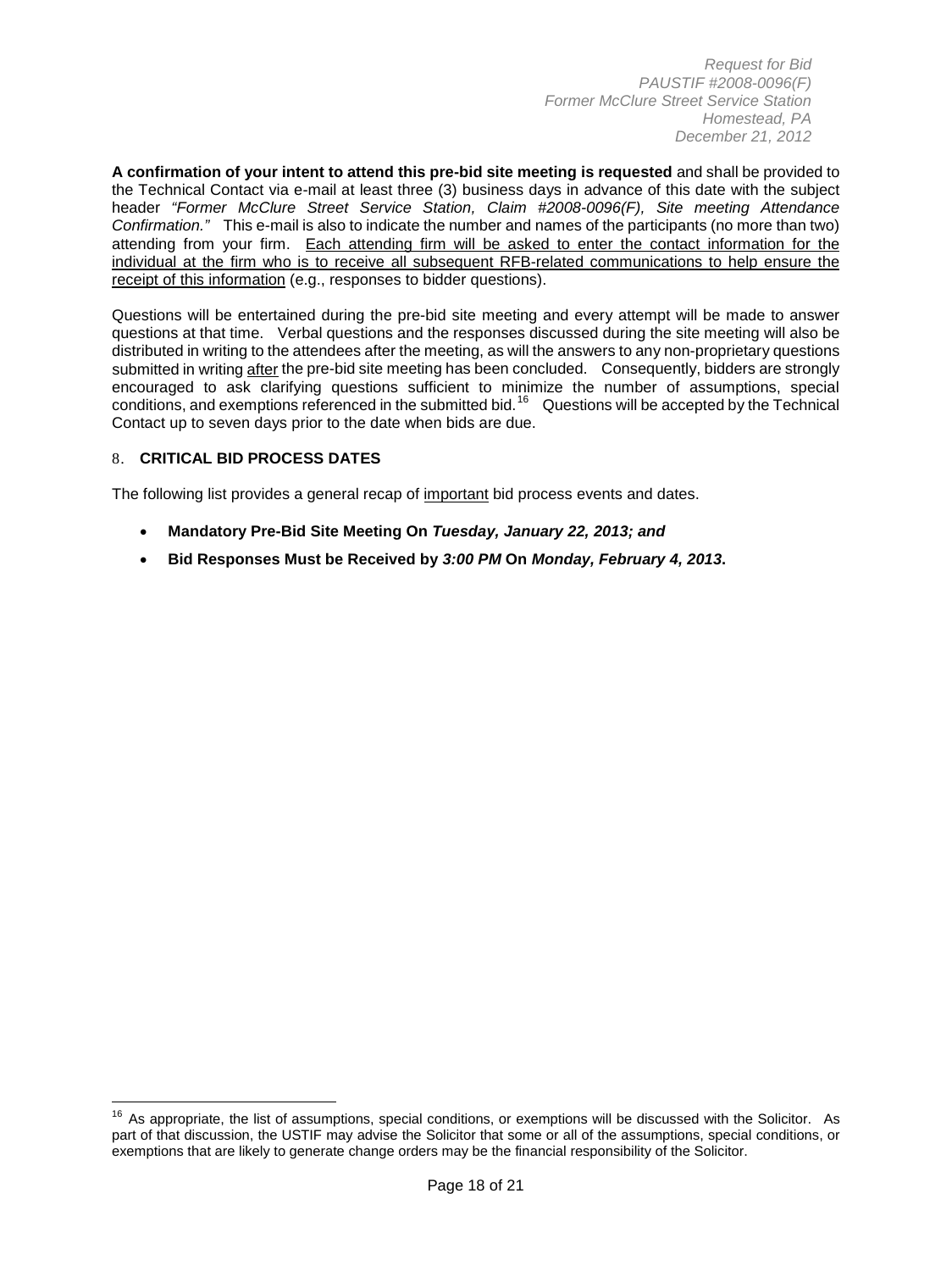# ATTACHMENT 1

# **Historical / Background Documents**

| Filename:                                                              | Document:                                                                                                                                                      |
|------------------------------------------------------------------------|----------------------------------------------------------------------------------------------------------------------------------------------------------------|
| Attachment 1a_Grahams Service_Figures.pdf                              | Figure 1 - Site Location<br>Figure 2 - Site Layout                                                                                                             |
| Attachment 1b_1 <sup>st</sup> & 2 <sup>nd</sup> Qtr 2012 Rpts.pdf      | Groundwater Sampling Report, 1 <sup>st</sup> Quarter 2012, dated July<br>2012<br>Groundwater Sampling Report, 2 <sup>nd</sup> Quarter 2012, dated July<br>2012 |
| Attachment 1c_Grahams SCR_June 2012.pdf                                | SCR, dated June 2012<br>PADEP SCR & RAP Approval Letter dated, October 3, 2012                                                                                 |
| Attachment 1d_Grahams RAP_June 2012.pdf                                | RAP, dated June 2012                                                                                                                                           |
| Attachment 1e_Groundwater Summary<br>Report 110606.pdf                 | Groundwater Summary Report, dated June 6, 2011                                                                                                                 |
| Attachment 1f_Grahams Initial Site Condition<br>Summary Rpt_110328.pdf | Initial Site Condition Summary Report, dated March 8, 2011                                                                                                     |
| Attachment 1g_UST Closure Report_080806.pdf                            | UST Closure Report, dated August 6, 2008                                                                                                                       |
| Attachment 1h Verbal Notice Of Release To<br>PADEP 080707.pdf          | Storage Tank Release Notification, dated July 7, 2008                                                                                                          |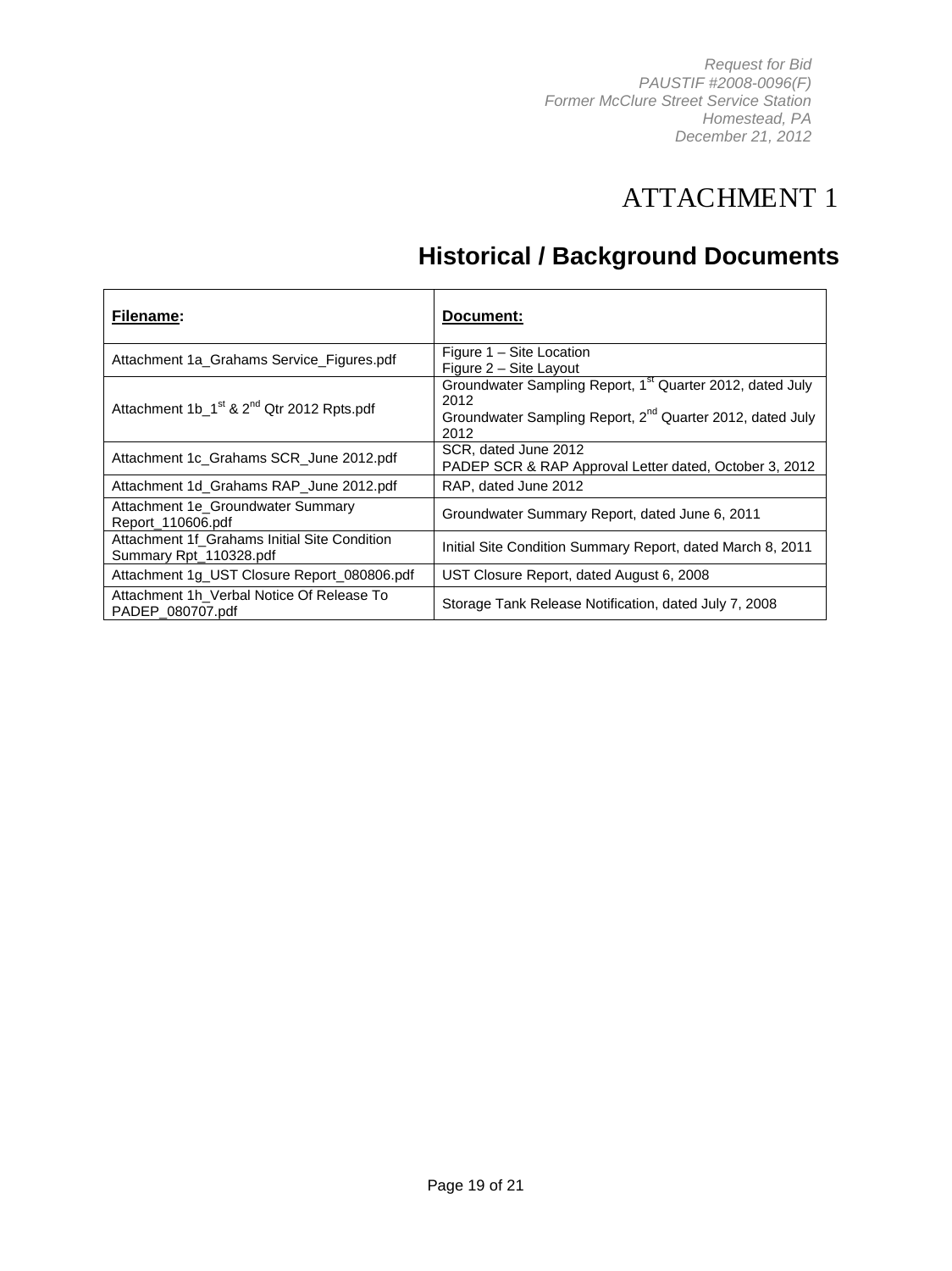# ATTACHMENT 2

# **Bid Cost Tabulation Spreadsheet**